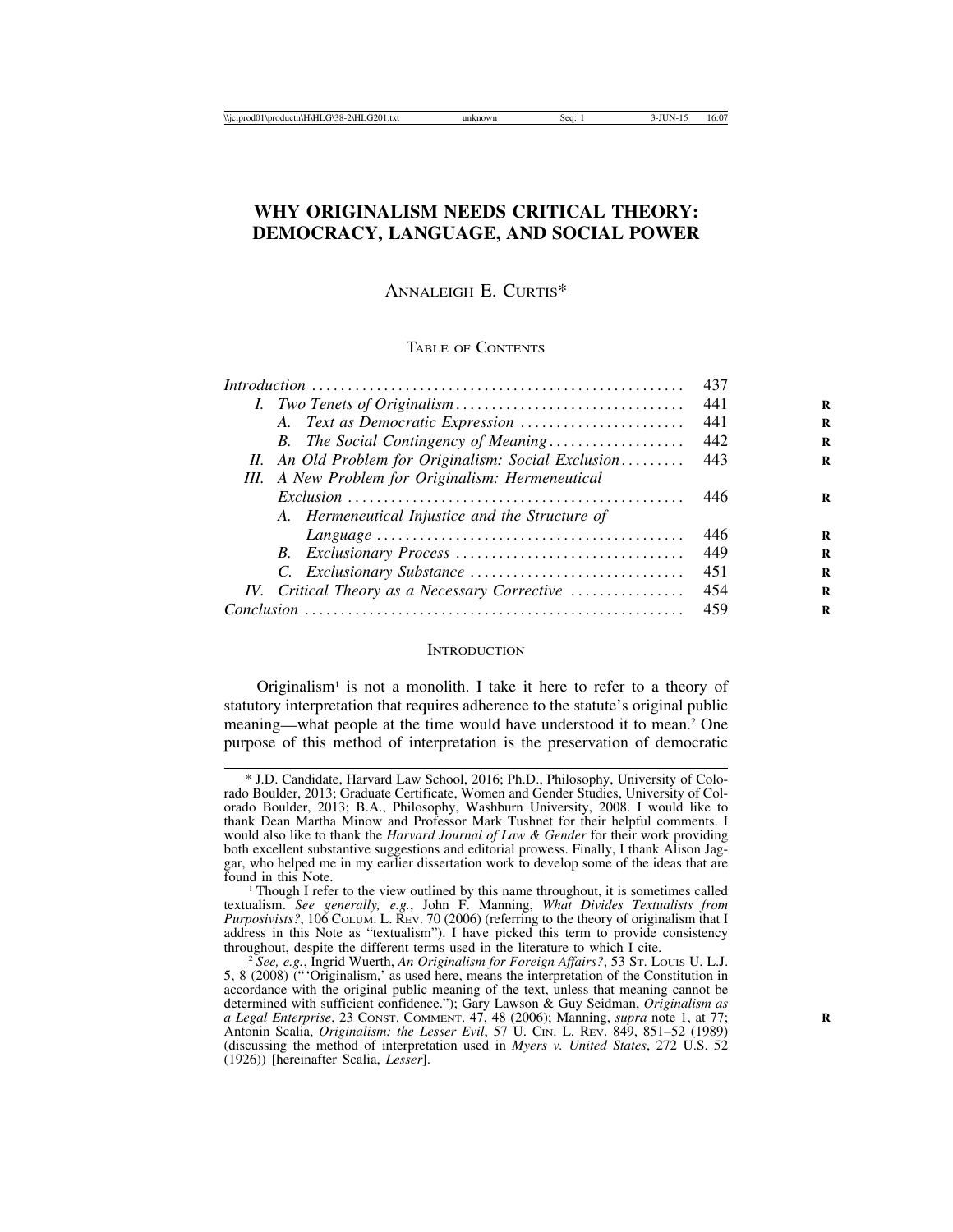impulses; failing to interpret the text of a law as it was understood by those who adopted it is to impose judicial will, to override the result of the political process on the whim of one or a few individuals.<sup>3</sup> As a result, for originalists, determining this original meaning, or a semantically permissible range of meaning, is the primary task of statutory interpretation.<sup>4</sup> In the context of constitutional interpretation, in particular, originalists face a cluster of criticisms that might best be summed up as the charge that the original meaning of the Constitution is exclusionary in some way.5 One example of this sort of criticism that has received especially fervent attention is the charge that originalism is incapable of accommodating the result in *Brown v. Board of Education*. 6 The drafters of the Fourteenth Amendment would never have understood it to require desegregation,<sup>7</sup> the argument goes, yet desegregation was clearly the required outcome in the case, so originalism must be defective, and gravely so.<sup>8</sup>

<sup>4</sup> *See, e.g.*, Scalia, *Common-Law, supra* note 3, at 22–24 ("Words do have a limited range of meaning, and no interpretation that goes beyond that range is permissible.").

Here, I have in mind criticisms that the drafters, or the ordinary politically active. person at the time, would not have included, e.g., women or racial minorities in their contemplation of the rights they laid down in text. Also relevant are criticisms that they would not have included specific activities, like desegregation of schools or pay discrimination. <sup>6</sup> 347 U.S. 483 (1954) (requiring the desegregation of schools under the Fourteenth

Amendment).<br><sup>7</sup> *See, e.g.*, ROBERT H. BORK, THE TEMPTING OF AMERICA 75–76 (1990); Michael

Klarman, *An Interpretive History of Modern Equal Protection*, 90 MICH. L. REV. 213, 252 (1991); Mark V. Tushnet, *Following the Rules Laid Down: A Critique of Interpretivism and Neutral Principles*, 96 HARV. L. REV. 781, 800 (1983). *But see, e.g.*, CHARLES A. LOFGREN, THE PLESSY CASE 65 (1987); MICHAEL PERRY, THE CONSTITUTION IN THE COURTS 145–46 (1994); John Harrison, *Reconstructing the Privileges or Immunities Clause*, 101 YALE L.J. 1385, 1462–63 (1992); Michael W. McConnell, *Originalism and*

<sup>8</sup> See MARK A. GRABER, *DRED SCOTT* AND THE PROBLEM OF CONSTITUTIONAL EVIL 15 (2006) ("Contemporary constitutional theory rests on three premises: *Brown v. Board*

<sup>3</sup> *See* William N. Eskridge, Jr., *The New Textualism*, 37 UCLA L. REV. 621, 671–77 (1990) (reconstructing the argument in this way: "In a representative democracy . . . major policy decisions should be made by the popularly elected branches of government, mainly Congress. Unelected judges should make as few policy choices as possible, especially when interpreting statutes."). *Compare* Antonin Scalia, *Common-Law Courts in a Civil-Law System: The Role of United States Federal Courts in Interpreting the Constitution and Laws*, *in* A MATTER OF INTERPRETATION: FEDERAL COURTS AND THE LAW 3, 17–18 (Amy Gutmann ed., 1997) [hereinafter Scalia, *Common-Law*] ("[U]nder the guise or even the self-delusion of pursuing unexpressed legislative intents, common-law judges will in fact pursue their own objectives and desires, extending their lawmaking proclivities from the common law to the statutory field.") *with* Scalia, *Lesser*, *supra* note 2, at 862 ("[O]riginalism seems to me more compatible with the nature and purpose of a **R** Constitution in a democratic system. A democratic society does not, by and large, need constitutional guarantees to insure that its laws will reflect 'current values.' Elections take care of that quite well. The purpose of constitutional guarantees . . . is precisely to prevent the law from reflecting certain changes in original values that the society adopting the Constitution thinks fundamentally undesirable. Or, more precisely, to require the society to devote to the subject the long and hard consideration required for a constitutional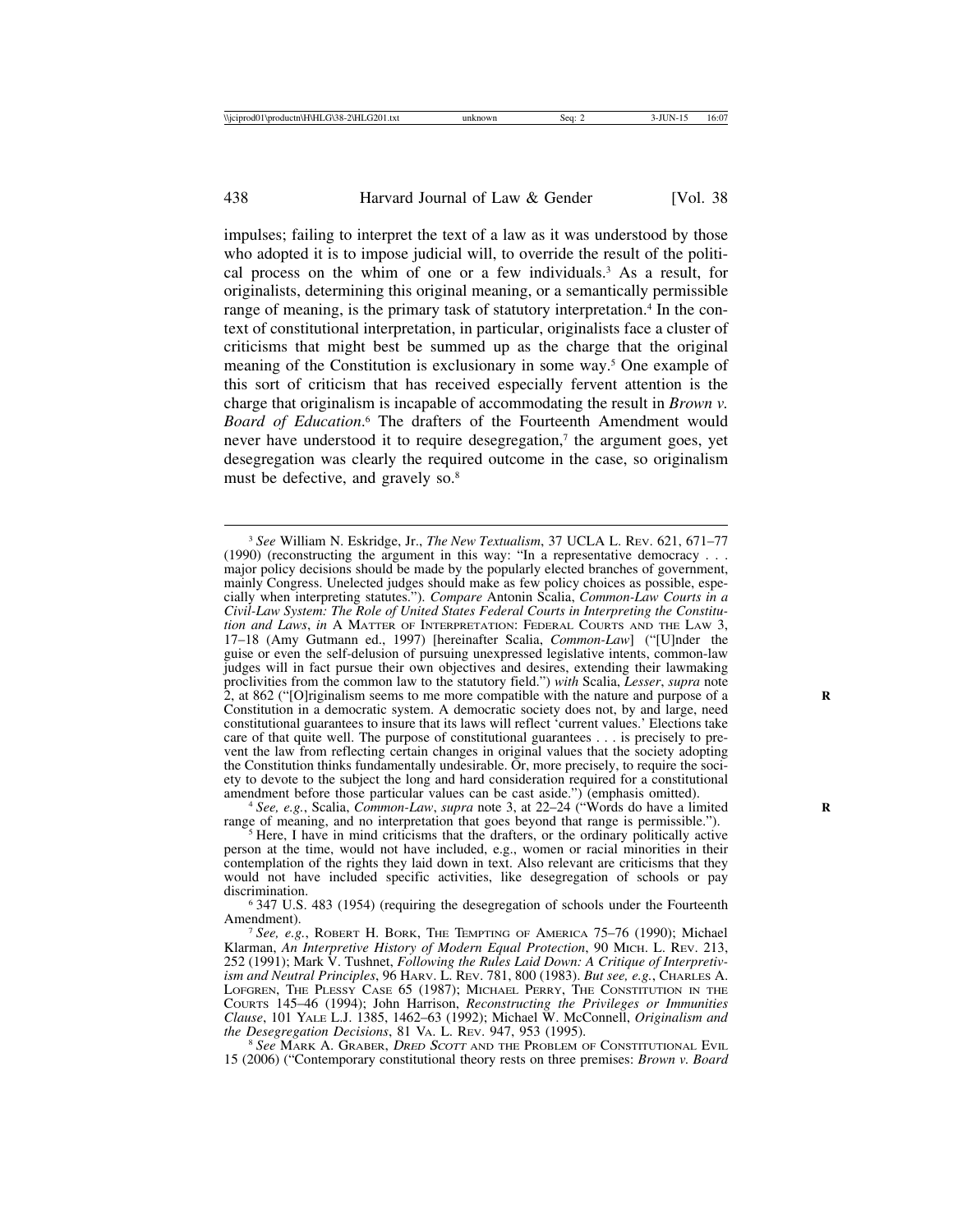This Note does not take a stance on the lively debate over this question. Rather, I wish to suggest here that there is a more potent version of the criticism that originalism is exclusionary and ultimately undemocratic. Meaning is not given; it is made. In particular, language takes on meaning only in the context of a society, $9$  it changes over time, and it reflects the social structures in society, for good or ill. In a society marked by hierarchy—race-based, gender-based, class-based, and otherwise—language, too, is marked by hierarchy.<sup>10</sup> One way in which this manifests itself is through hermeneutical injustices: gaps in collective conceptual resources where social experiences go unnamed.11 Think, for example, of the gap in collective understanding of sexual harassment prior to the creation of the concept.<sup>12</sup>

So much of the debate over originalism and its merits has focused on determining the meaning of the text, that commentators have overlooked the potential problems with that meaning in itself, whatever it turns out to be. Suppose, for the sake of argument, that we can determine the original meaning of some bit of text. Our language at any given time provides a snapshot, not merely of what is meant by some string of words, but of who is in power, who is left out, and what is thought to be important. Uncovering the meaning of a statute written in a language that is itself undemocratic, then, is no help to originalists if they take seriously their own commitment to democracy. To put this another way, the semantic context of the words that end up in statutes and constitutions is not politically neutral, so a theory like originalism that relies on semantic context for interpretation will not be politically neutral either. This Note presents a problem for originalism's semantic theory as applied to its political theory instead of the other way round.

*of Education* was correct, *Lochner v. New York* was wrong, and *Dred Scott v. Sandford*

<sup>&</sup>lt;sup>9</sup> See Manning, *supra* note 1, at 79 ("[Textualists] assert that language is intelligible only by virtue of a community's shared conventions for understanding words in context."); *see also* Scalia, *Common-Law*, *supra* note 3, at 37 ("In textual interpretation, **R** context is everything, and the context of the Constitution tells us not to expect nit-picking detail, and to give words and phrases an expansive rather than narrow interpretation though not an interpretation that language will not bear.").<br><sup>10</sup> See, e.g., Jennifer Hornsby, *Feminism in Philosophy of Language*, *in* THE CAM-

BRIDGE COMPANION TO FEMINISM IN PHILOSOPHY 78, 78 (Miranda Fricker & Jennifer Hornsby eds., 2000); *see also* Alison M. Jaggar, *Feminism in Ethics: Moral Justification*, *in* THE CAMBRIDGE COMPANION TO FEMINISM IN PHILOSOPHY, *supra*, at 225, 238 ("Speaking requires a language but dominant vocabularies may lack the resources neces-

 $11$  MIRANDA FRICKER, EPISTEMIC INJUSTICE 151 (2007); *see also, e.g.*, IRIS MARIAN YOUNG, INCLUSION AND DEMOCRACY 55 (2000) ("Having obtained a presence in the public, citizens sometimes find that those still more powerful in the process exercise, often unconsciously, a new form of exclusion: others ignore or dismiss or patronize their statements and expressions. Though formally included in a forum or process, people may find that their claims are not taken seriously . . . . I call these familiar experiences *internal* exclusion, because they concern ways that people lack effective opportunity to influence the thinking of others even when they have access to fora and procedures of decisionmaking.").<br><sup>12</sup> FRICKER, *supra* note 11, at 150.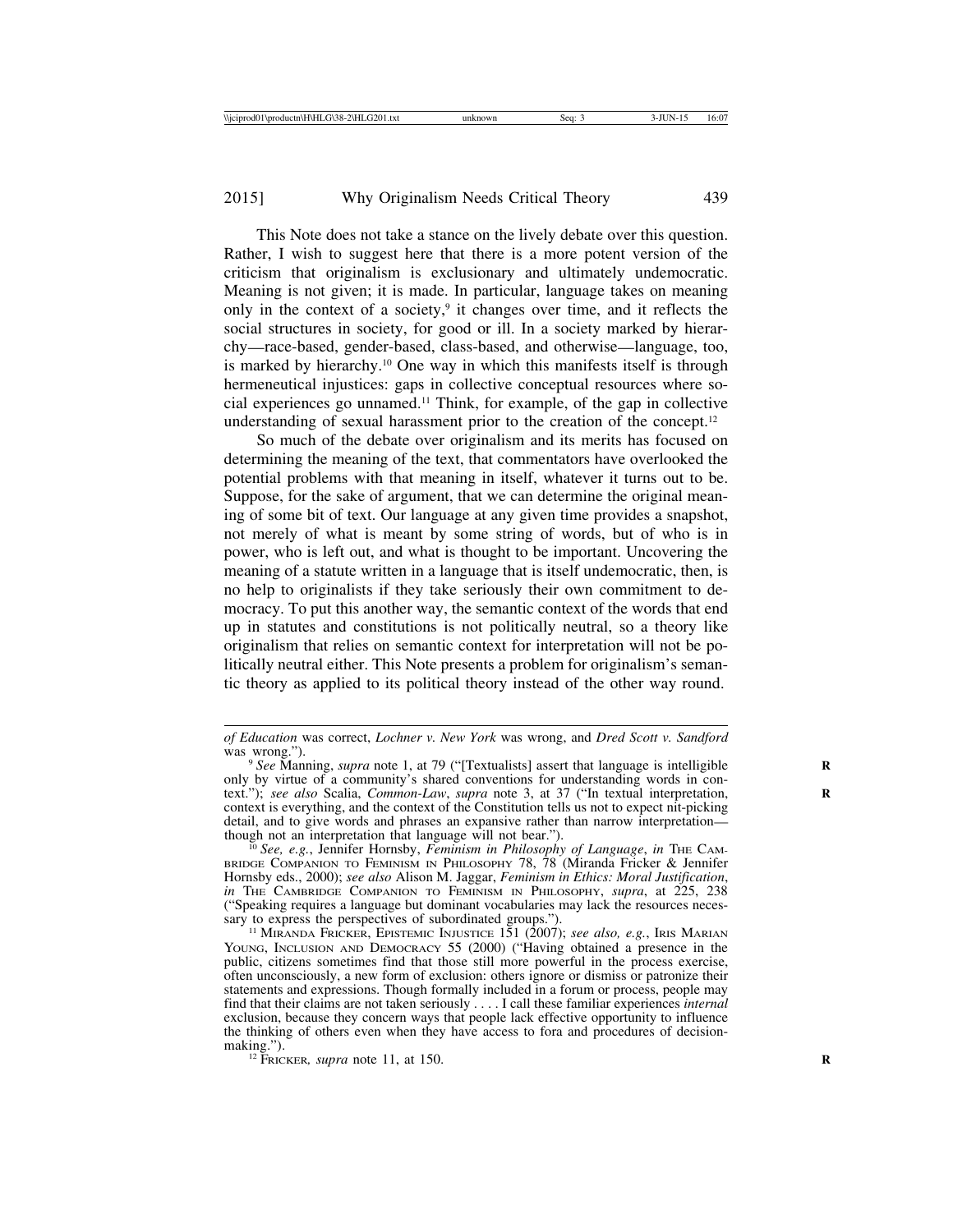I argue here that the existence of hermeneutical injustice as a pervasive feature of our collective linguistic and conceptual resources undermines the originalist task at two levels: one procedural, one substantive. First, large portions of society were (and continue to be) systematically excluded from the process of meaning creation when the Constitution and its Amendments were adopted, so originalism relies on enforcement of a meaning that was generated through an undemocratic process. Second, the original meaning of some<sup>13</sup> words in those texts may be substantively objectionable as a result because they fail to capture the relevant experiences of affected people at the time even if they accurately capture the conceptual understanding of reasonable people at the time, and this substantive failing may infect the text's democratic legitimacy. To the extent that it can be overcome, overcoming this epistemic problem will require originalists to take seriously the insights of critical theory, understood in this Note as a *normative* inquiry into the historical context of the language and meaning of statutory text.<sup>14</sup> Because originalists are already committed to a nominally descriptive inquiry into this context, and because this nominally descriptive inquiry masks the inherently normative aspects of the hermeneutical landscape, the switch to an explicitly normative inquiry may prove quite painless.<sup>15</sup>

<sup>&</sup>lt;sup>13</sup> I want to remain agnostic in this Note about whether the problems I present might reach *all* the concepts employed in the Constitution (or any other law). It is possible that they do, but that is a broad, strong claim that would require further defense. For the purposes of this piece, I just suppose that at least some of the concepts employed require some critical analysis to avoid causing problems. As a rough first pass, we can expect the problems I describe here to arise primarily in cases where concepts have some normative content already built into them. For example, "Person" carries a sort of normative baggage that "Age of thirty five Years," U.S. CONST. art. II, § 1, cl. 5, does not. <sup>14</sup> *See, e.g.*, IRIS MARION YOUNG, JUSTICE AND THE POLITICS OF DIFFERENCE 5 (2011)

ed. 2011) ("[C]ritical theory is a normative reflection that is historically and socially contextualized. Critical theory rejects as illusory the effort to construct a universal normative system insulated from a particular society. Normative reflection must begin from historically specific circumstances because there is nothing but what is, the given, the situated interest in justice, from which to start. . . . Social description and explanation must be critical, that is, aim to evaluate the given in normative terms. Without such a critical stance, many questions about what occurs in a society and why, who benefits and who is harmed, will not be asked, and social theory is liable to reaffirm and reify the given social reality.").

<sup>&</sup>lt;sup>15</sup> At least, theoretically painless. Practically, one imagines such a switch would be difficult given the existing but contingent political valences of originalism on the one hand and various sorts of critical theory on the other. *Compare* Margaret H. Lemos, *The Politics of Statutory Interpretation*, 89 NOTRE DAME L. REV. 849, 853 (2013) (arguing that textualism has been historically associated with political conservatism) *with* Mark Tushnet, *Critical Legal Studies: A Political History*, 100 YALE L.J. 1515, 1516 (1991) (suggesting that "critical legal studies is a political location for a group of people on the Left who share the project of supporting and extending the domain of the Left in the legal academy").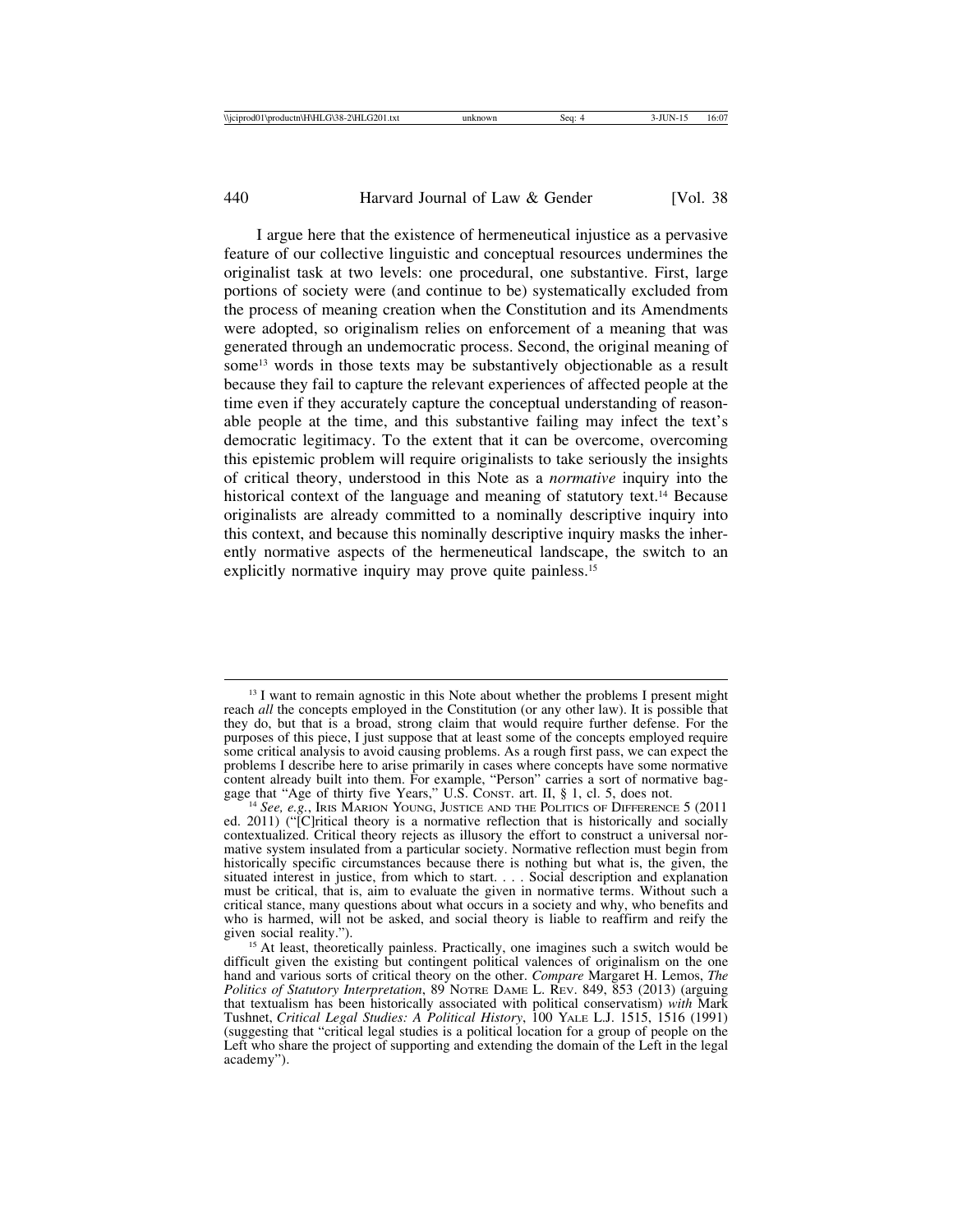#### I. TWO TENETS OF ORIGINALISM

Law is so much about what words mean, whether the words of a contract, a statute, a policy document, or a protection order. In each case, the meaning of those words is important because they will bind, enable, constrain, punish, or shield the people to whom they apply, and different interpretations will benefit and burden different parties. In the following Parts, I argue that originalism about statutory and constitutional interpretation is driven by two connected intuitions about using words to bind actions: people should be bound only by those words as collectively understood at the time of enactment, and words do not have meanings beyond how they are used in particular social contexts. I briefly discuss each of these tenets of originalism in turn.

#### *A. Text as Democratic Expression*

If you ask me if I want anything from Starbucks, and I ask you to get me a tall soy latte, what I mean is that I want a tall soy latte. If you come back with a grande soy latte, or a tall cow's milk latte, or a tall soy mocha, then there is a problem because none of those things is what I requested. If we draft a contract together whereby you agree to bring me a tall soy latte every day in exchange for a fee, but you bring me one of the other things, then you have breached the contract precisely because none of those things is what I requested. We want others to understand what we mean when we express ideas, and when people subvert our clear meaning, it is upsetting.

The originalist invites us to extend this logic to the democratic legislative process.16 That is, laws are drafted in order to accomplish certain goals. In an attempt to realize these goals, legislators use some words and phrases instead of others. If a legislature wants to regulate air quality, they will write a statute that discusses air quality, not food safety or immigration restrictions. Even if a law is drafted carelessly, the fact that it was passed democratically provides all the reason needed to enforce it as written, just as there is reason to bring me a tall soy latte even if you think I misspoke and would prefer a grande.

If legislatures (or the drafters of the Constitution) speak clearly, then judicial failure to enforce the clear meaning of the text amounts to subversion of the autonomy of the drafters. In this case, however, the will and sense of autonomy at stake is the will of the people as a whole (who theoretically authorize the drafters to make law), which makes the subversion one of democracy and all the more grave. A judge or group of judges has no author-

<sup>&</sup>lt;sup>16</sup> See infra Part II for a discussion of how the Constitution and many statutes were created through a process which was, in fact, not democratically representative, and how this lack of representativeness may call into question the legitimate basis for the originalist interpretive theory.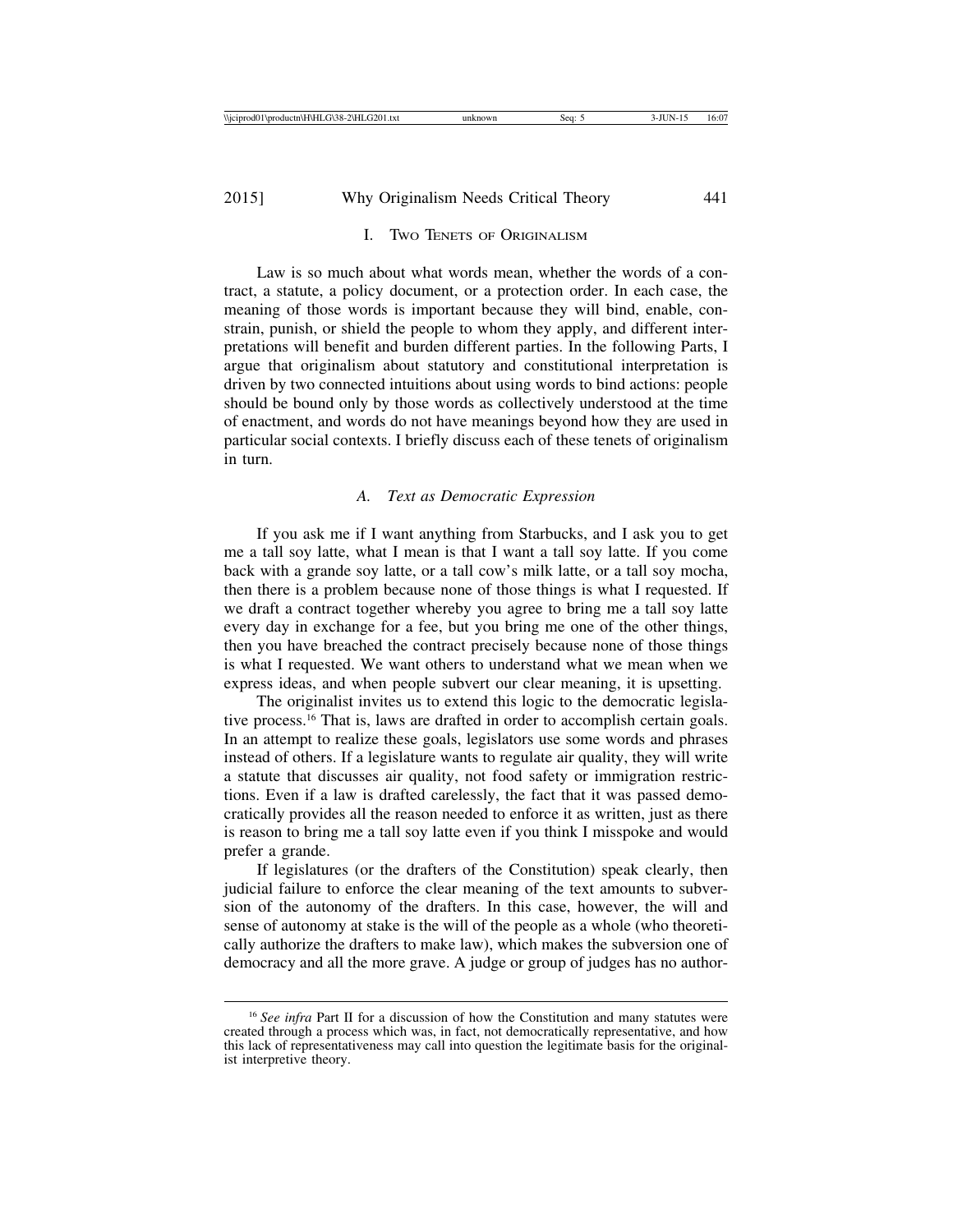ity to interpret laws in a way inconsistent with the public meaning. Expounding this point, Justice Scalia writes:

[I]t is simply incompatible with democratic government, or indeed, even with fair government, to have the meaning of a law determined by what the lawgiver meant, rather than by what the lawgiver promulgated. . . . It is the law that governs, not the intent of the lawgiver. That seems to me the essence of the famous American ideal set forth in the Massachusetts constitution: A government of laws, not of men. Men may intend what they will; but it is only the laws that they enact which bind us.17

Judge Bork, on the same point, writes that "the elected legislator or executive may act where not forbidden; his delegation of power from the people through an election is his authority. But the judge may act only where authorized[;]  $\ldots$  his commission is to apply the law."<sup>18</sup> As Professor Manning has noted, then, the originalist holds fast to the text precisely because it alone "has survived the constitutionally prescribed process of bicameralism and presentment."19

### *B. The Social Contingency of Meaning*

A second tenet of originalism, which is in some ways a recent development or expression of the view, is that the meaning of words and phrases is socially contingent.<sup>20</sup> That is, meaning is not given or eternal. It changes over time based on the context.21 As Justice Scalia writes, "the meaning of a word cannot be determined in isolation, but must be drawn from the context in which it is used."22 Though this fact is obvious enough, it is made explicit in an originalist interpretive theory because it helps to explain why and how words acquire meaning in the first place, and how they might mean different things at different times or to different speakers and groups. "[L]anguage is intelligible only by virtue of a community's shared conventions for under-

<sup>&</sup>lt;sup>17</sup> Scalia, *Common-Law*, *supra* note 3, at 17 (emphasis omitted).<br><sup>18</sup> BORK, *supra* note 7, at 150. *See also* GREGORY BASSHAM, ORIGINAL INTENT AND THE CONSTITUTION: A PHILOSOPHICAL STUDY 92–94 (1992) (noting that the appeal of originalism comes from notions of delegation and legitimate separation of power rather

than majority rule).<br><sup>19</sup> Manning, *supra* note 1, at 73; *accord* Jonathan Molot, *The Rise and Fall of Textual- ism*, 106 COLUM. L. REV. 1, 27 (2006).

<sup>&</sup>lt;sup>20</sup> This growing recognition begins with Justice Scalia's "new textualism" and is refined by Manning's expressions of textualism. Eskridge, *supra* note 3 at 623; Manning, *supra* note 1, at 73–75. *See generally* Lawrence B. Solum, *Semantic Originalism* 30 (Ill. **R** Pub. Law & Legal Theory Research Paper Series, Research Paper No. 07-24, 2008) [hereinafter Solum, *Semantic*], *archived at* http://perma.cc/T58E-WRXB (arguing for the importance of the fixation thesis—the thesis that the semantic content of a law is fixed at the time it is passed—to all originalist theories whether for semantic or policy reasons).

<sup>&</sup>lt;sup>21</sup> *See, e.g.*, Manning, *supra* note 1, at 75 ("the meaning of statutory language (like all language) depends wholly on context").

 $22$  Deal v. United States, 508 U.S. 129, 132 (1993).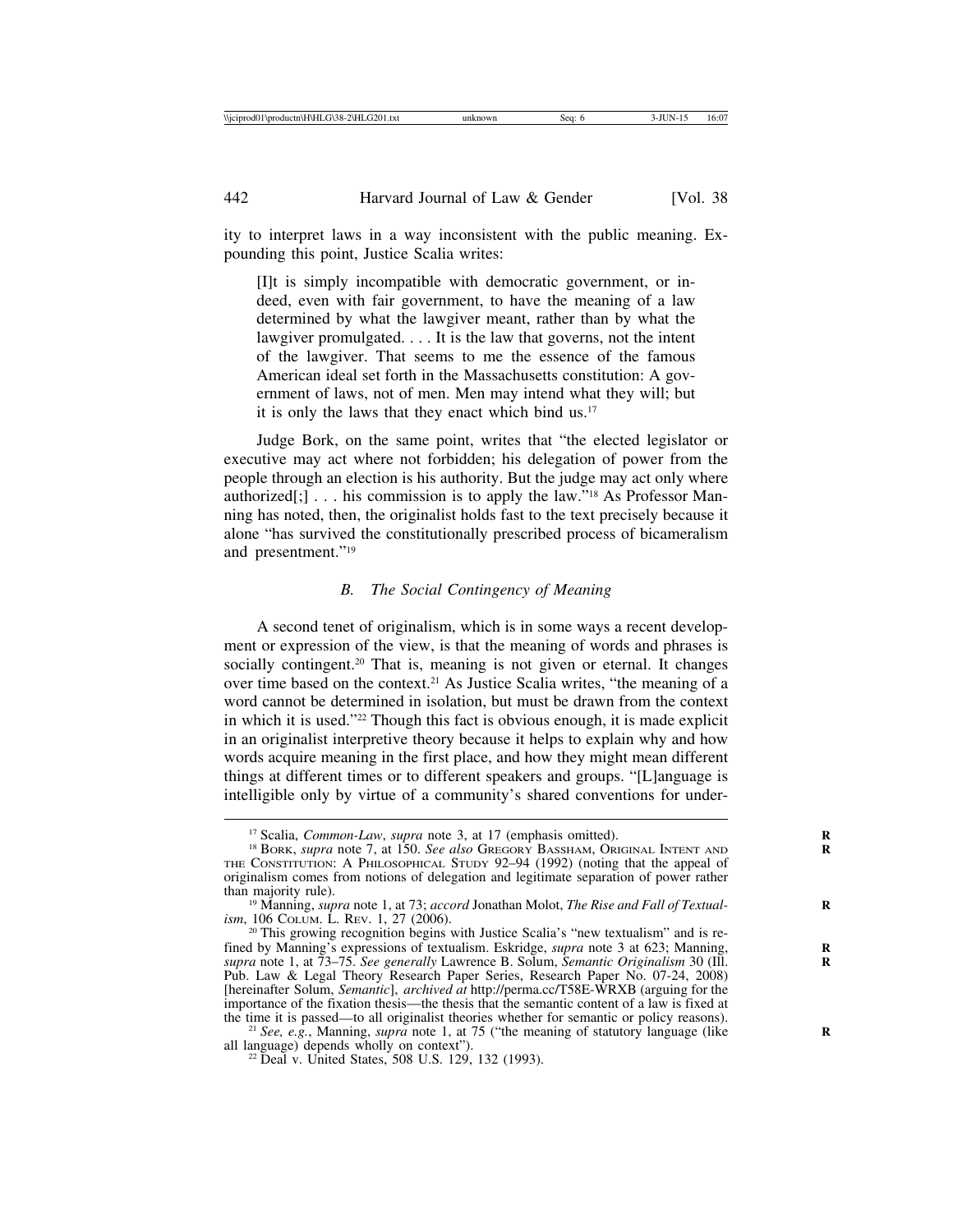standing words in context."23 Manning gives voice to this point with characteristic lucidity:

Because the meaning of language depends on the way a linguistic community uses words and phrases in context, textualists recognize that meaning can never be found exclusively within the enacted text. This feature of textualism, moreover, goes well beyond the often subconscious process of reading words in context in order to pinpoint the "ordinary" meaning of a word that may mean several things in common parlance.<sup>24</sup>

Manning goes on to note the importance of various cues in interpreting language, from the use of terms of art, to traditional canons of construction, to the role of purpose in shaping linguistic choices.25 While a purposivist will use these tools as well, she will also turn to the policy context—"the overall tenor of the statute, patterns of policy judgments made in related legislation, the 'evil' that inspired Congress to act, or express statements found in the legislative history"26—of a law for guidance in its interpretation. Ultimately, Manning argues convincingly that what separates originalists from purposivists is which context they consider most relevant: the semantic context, rather than the policy context.27

The particular semantic contextual cues matter precisely because meaning is not static and getting the meaning correct matters. Later, in Part III.A, I take this analysis a bit further to argue that any semantic context carries with it the marks of oppression and inequality within a society.

### II. AN OLD PROBLEM FOR ORIGINALISM: SOCIAL EXCLUSION

Perhaps the most ready, well-worn objection to originalism is that it has necessarily failed to keep pace with a society that has progressed beyond various forms of inequality and exclusion.28 It demands the enforcement of meanings that we would consider unacceptable today. Cass Sunstein put the problem this way:

<sup>&</sup>lt;sup>23</sup> Manning, *supra* note 1, at 79.<br><sup>24</sup> *Id*. at 78.<br><sup>25</sup> *Id*. at 81–85.<br><sup>26</sup> *Id*. at 110.<br><sup>27</sup> *Id*. at 110.<br><sup>28</sup> An objection, it should be noted, which is not unique to originalism. "The American experience with slavery demonstrates how, in the wrong hands or in the wrong circumstances, all constitutional theories yield unjust conclusions. [Chief Justice] Taney [writing the majority decision in Dred Scott v. Sandford, 60 U.S. 393, 419 (1856),] could employ numerous constitutional modalities to promote proslavery and racist policies because all forms of constitutional logic are capable of yielding evil results." GRABER, *supra* note 8, at 83. **R**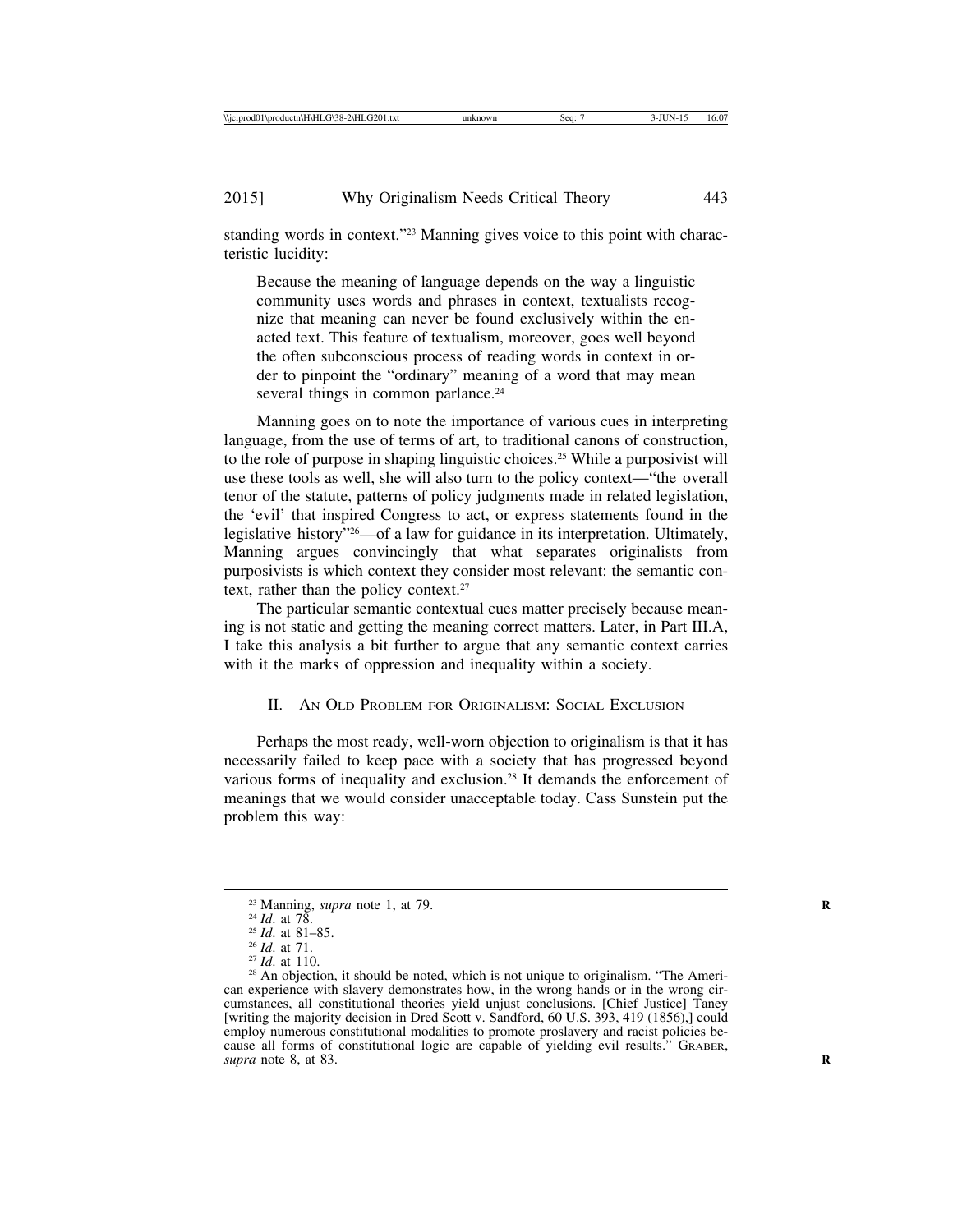Hard originalism<sup>29</sup> is an unacceptable project because it is inconsistent with too much that is both settled and worthy in many areas, including free speech, religious liberty, racial discrimination, and sex discrimination. The problem with hard originalism—putting the epistemological problems to one side—is not that it is indeterminate, but that it would result in an unacceptably narrow set of liberties for the United States in the Twentieth Century.<sup>30</sup>

It is an unfortunate fact of history that the laws we have—particularly, but not exclusively, the older they are—were written by, and to serve, certain groups of people and not others. The Constitution was written at a time when slavery was part of the basic economic structure of the country, by many people who themselves held slaves, and it explicitly preserved the institution of slavery.<sup>31</sup> Similarly, women, poor white men, and other whole classes of people were not included in the ratification process or contemplated directly by the document that resulted.32 Yet today we purport to have advanced, and among these advancements are the inclusion of racial minorities, women, and the poor in the ambit of public life. Of course, the Constitution has been amended several times since the founding of the country, and several of these amendments are corrective of original exclusions. Yet the same problems remain, though in a different way. In a country that ostensibly progresses gradually toward greater inclusion and recognition of rights, old laws will reflect old consensus and fail to be inclusive.

This is a problem for originalism, but not (or not only) because it leads to unacceptable conclusions about current cases. This apparent problem can be dealt with somewhat glibly by the originalist, who may just point to the democratic process. If it is true that a law passed in the past no longer reflects the will of the people in the present, then those people can change the law, even amend the Constitution, or pass a new law that does. Until that happens, the only thing a judge is authorized to do is enforce the law as written.<sup>33</sup> It is not uncommon to see courts do just this: enforce an unsavory interpretation, note that they find it unsavory, and suggest that the legislature

<sup>29</sup> Sunstein distinguishes between hard and soft originalism. Hard originalists "are trying to do something like go back in a time machine and ask the Framers very specific questions about how we ought to resolve very particular problems." Cass Sunstein, *Five Theses on Originalism*, 19 HARV. J.L. & PUB. POL'Y 311, 312 (1996). Of course, so put, this view is distinct from the kind of sophisticated original public meaning theory that I

<sup>&</sup>lt;sup>30</sup> *Id. Id.* 31 *See* Jamal Greene, *Originalism's Race Problem*, 88 DENV. U. L. REV. 517, 518–19

<sup>(2011).</sup> <sup>32</sup> *See, e.g.*, *id*. at 518. *See generally* AKHIL REED AMAR, AMERICA'S CONSTITUTION: A BIOGRAPHY (2005) (providing a history of the Constitution); PAULINE MAIER, RATIFI-CATION: THE PEOPLE DEBATE THE CONSTITUTION, 1787-1788 (2011) (providing a history of State ratifications of the Constitution).

<sup>&</sup>lt;sup>33</sup> *See, e.g.*, BORK, *supra* note 7, at 147.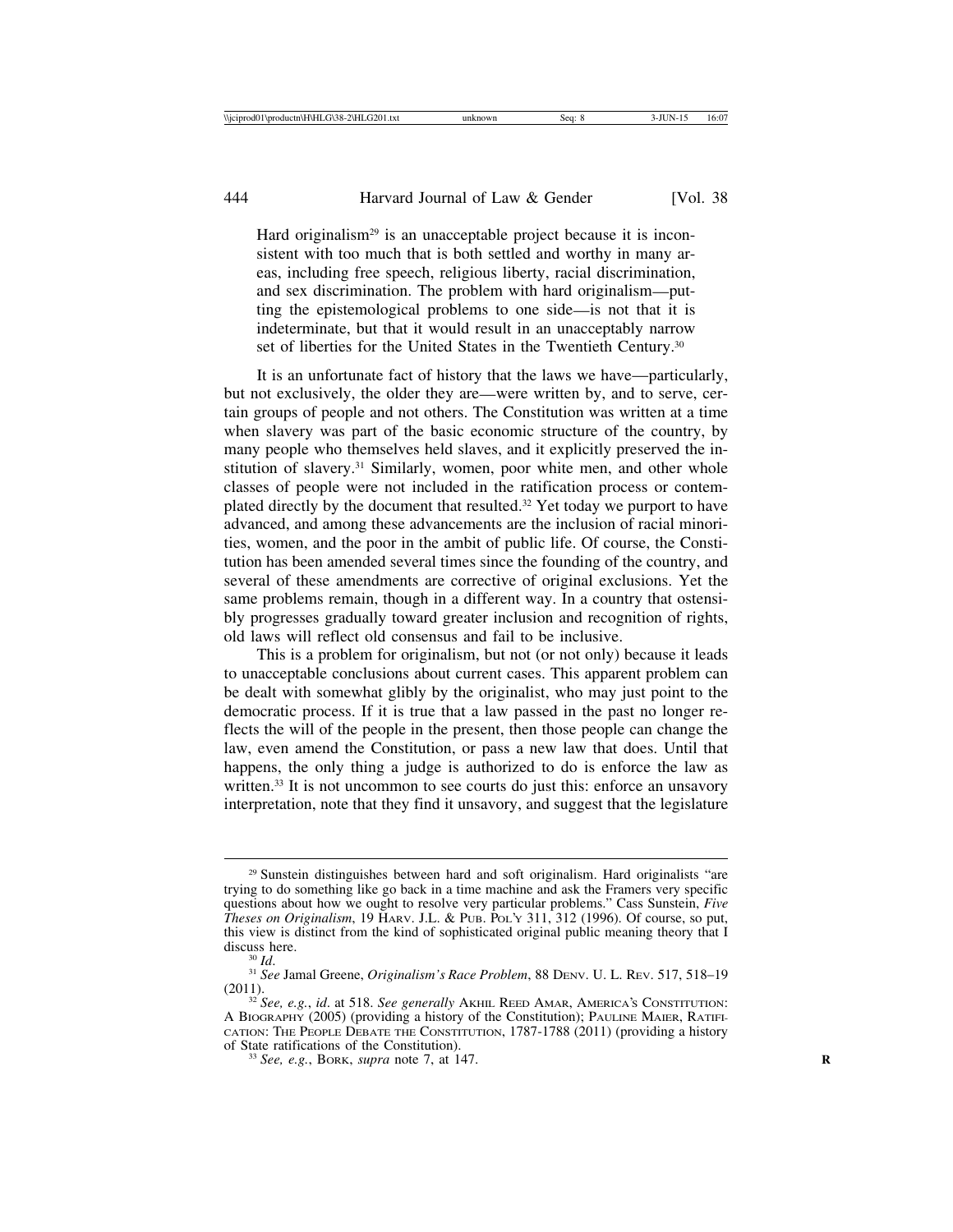take action.34 Rather, social exclusion is a problem for originalism most pressingly because it undermines the chief benefit of being tied to the original meaning of the text, which is that it was that text, with that meaning and no other—that was passed democratically. If the text came to govern without the consent of a large portion of the people it purported to govern at the time and into the future, then its democratic appeal is lost. The objection is sometimes framed as a "dead hand" problem.<sup>35</sup>

Originalists may respond to this sort of criticism by denying that the original understanding is at odds with the current views or by biting the bullet and suggesting that a legislative change or constitutional amendment is required. Steven Calabresi, for example, responds to concerns about accommodating anti-discrimination laws in an originalist constitutional theory by denying that Congress has the power to pass discriminatory laws with respect to race or gender (but does with respect to sexual orientation, an outcome that may cause more discomfort today than in 2007) in the first place because they are not "necessary and proper" and constitute "Adjudication" rather than "Legislation," and by offering an alternative history of the Fourteenth Amendment on which decisions like *Brown v. Board of Education*36 and *Loving v. Virginia*37 could have been correctly decided on originalist grounds.38 Similarly, Judge Bork notes that, because the Constitution sets a floor on rights, we, the people of the present, are free to expand rights:

The question is really meant to indicate that courts should be free to write into the Constitution freedoms from democratic control that the Framers omitted. Yet that is the one proposition that the objection to rule by the dead, if it had any validity, does not support. The dead, and unrepresentative, men who enacted our Bill of Rights and the Civil War amendments did not thereby forbid us, the living, to add new freedoms. We remain entirely free to create all the additional freedoms we want by constitutional amendment or by simple legislation, and the nation has done so frequently.

<sup>34</sup> *See, e.g.*, Ledbetter v. Goodyear Tire & Rubber Co., Inc., 550 U.S. 618, 661 (2007) (Ginsburg, J., dissenting); Commonwealth v. Robertson, 5 N.E.3d 522, 529 n.17 (Mass. 2014) (reversing a criminal conviction for taking "upskirt" photos under a "Peeping

<sup>&</sup>lt;sup>35</sup> See, e.g., Greene, *supra* note 31, at 518. *Compare* Reva B. Siegel, *Heller & Originalism's Dead Hand*—*In Theory and Practice*, 56 UCLA L. REV. 1399, 1423–24 (2009) (arguing that the problem is merely a theoretical one) *with* Frank Easterbrook, *Textualism and the Dead Hand*, 66 GEO. WASH. L. REV. 1119, 1123 (1998) (arguing against the objection).

<sup>&</sup>lt;sup>36</sup> 347 U.S. 483 (1954).<br><sup>37</sup> 388 U.S. 1 (1967).<br><sup>38</sup> Steven G. Calabresi, *A Critical Introduction to the Originalism Debate, in* ORIGINALISM: A QUARTER-CENTURY OF DEBATE 1, 32–36 (Steven G. Calabresi ed., 2007).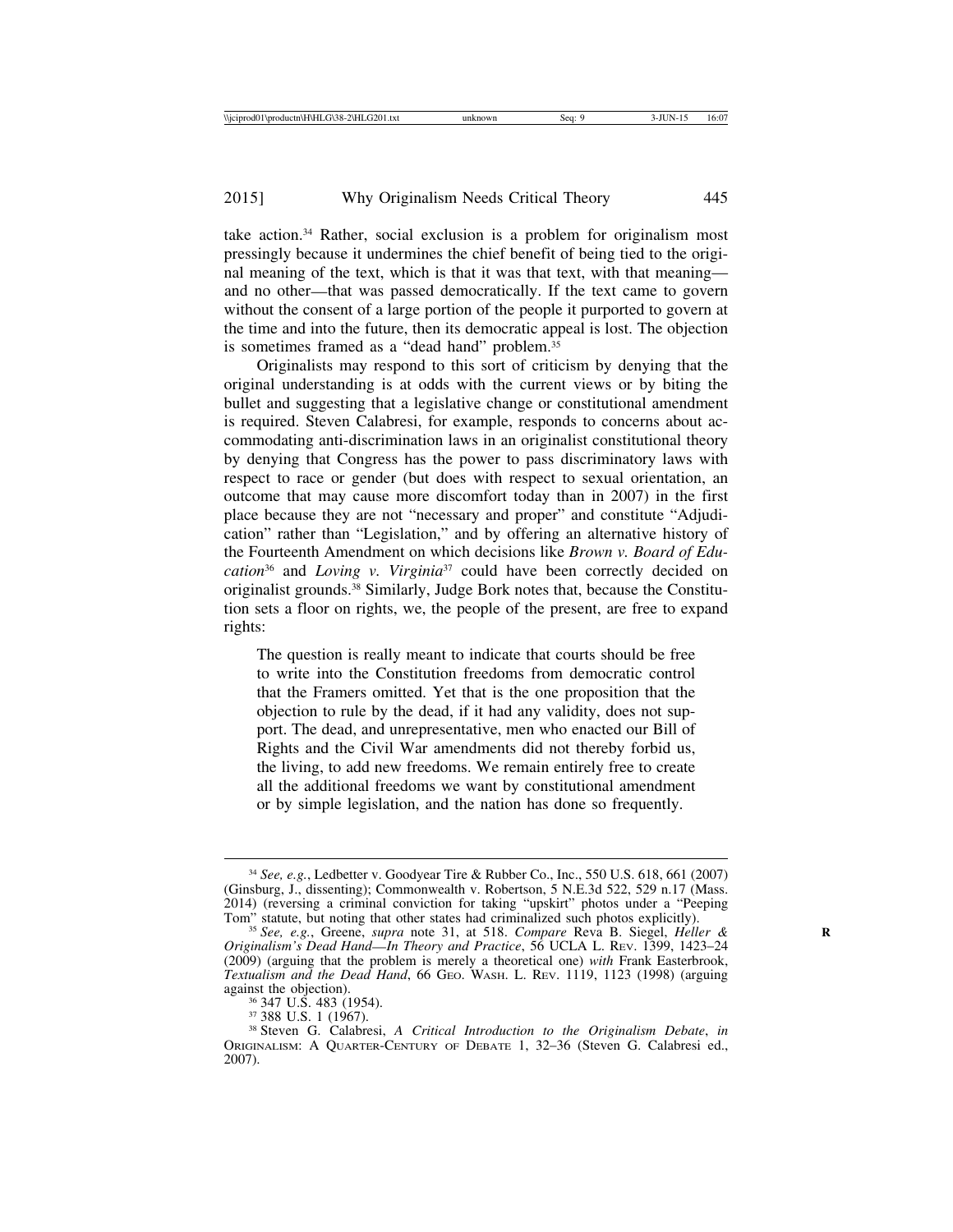What the questioner is really driving at is why judges, not the electorate but judges, should be bound to protect against democratic choice only those liberties actually mentioned in the Constitution. The real objection is not to rule by dead men who were not fully representative of their society but to rule by living majorities.<sup>39</sup>

Originalists of the public meaning variety, which is the view I intend to challenge here, may also point out that even if people were systematically and tragically excluded from the democratic process when a particular statute or constitutional provision/amendment was passed, what matters is how the language would have been understood publicly at the time, which may allow historical arguments for the *true* meaning of the language.

### III. A NEW PROBLEM FOR ORIGINALISM: HERMENEUTICAL EXCLUSION

The old version(s) of the exclusion objection to originalism are compelling for many people, but not if those people are originalists.40 If one finds originalism attractive as a theory, there are certainly answers to the objection as presented, and it is not unreasonable for a person to decide that the advantages of the theory make up for its problems. In this Part, I aim to tighten the vice on the originalist and make acceptance of the view in the face of the exclusion objection more painful. To do this, the objection needs to shift focus to the relationship between language and social power instead of the impact of exclusion on particular laws. The objection presented here, as a result, presents a deeper problem for originalism in that it calls its democratic legitimacy into question even in cases where a particular enactment is not obviously problematic. In short, the hermeneutical exclusion objection charges that language and its meaning are undemocratic in a society marked by inequality, and that, as a result, interpreting a law in accord with its common meaning at the time of enactment risks enforcing that undemocratic meaning on people who should not be bound by it.

#### *A. Hermeneutical Injustice and the Structure of Language*

Hermeneutical injustice is an intimidating name for a simple concept. Fricker defines a hermeneutical injustice as "a lacuna where the name of a distinctive social experience should be."41 In other words, it is a deficiency in our collective conceptual resources, reflected through language, where present ways of thinking and talking are inadequate to describe reality. This sort of gap is particularly problematic where the social experience in ques-

<sup>&</sup>lt;sup>39</sup> BORK, *supra* note 7, at 171.<br><sup>40</sup> *See, e.g.*, Calabresi, *supra* note 38, at 32–33.<br><sup>41</sup> FRICKER, *supra* note 11, at 150–51.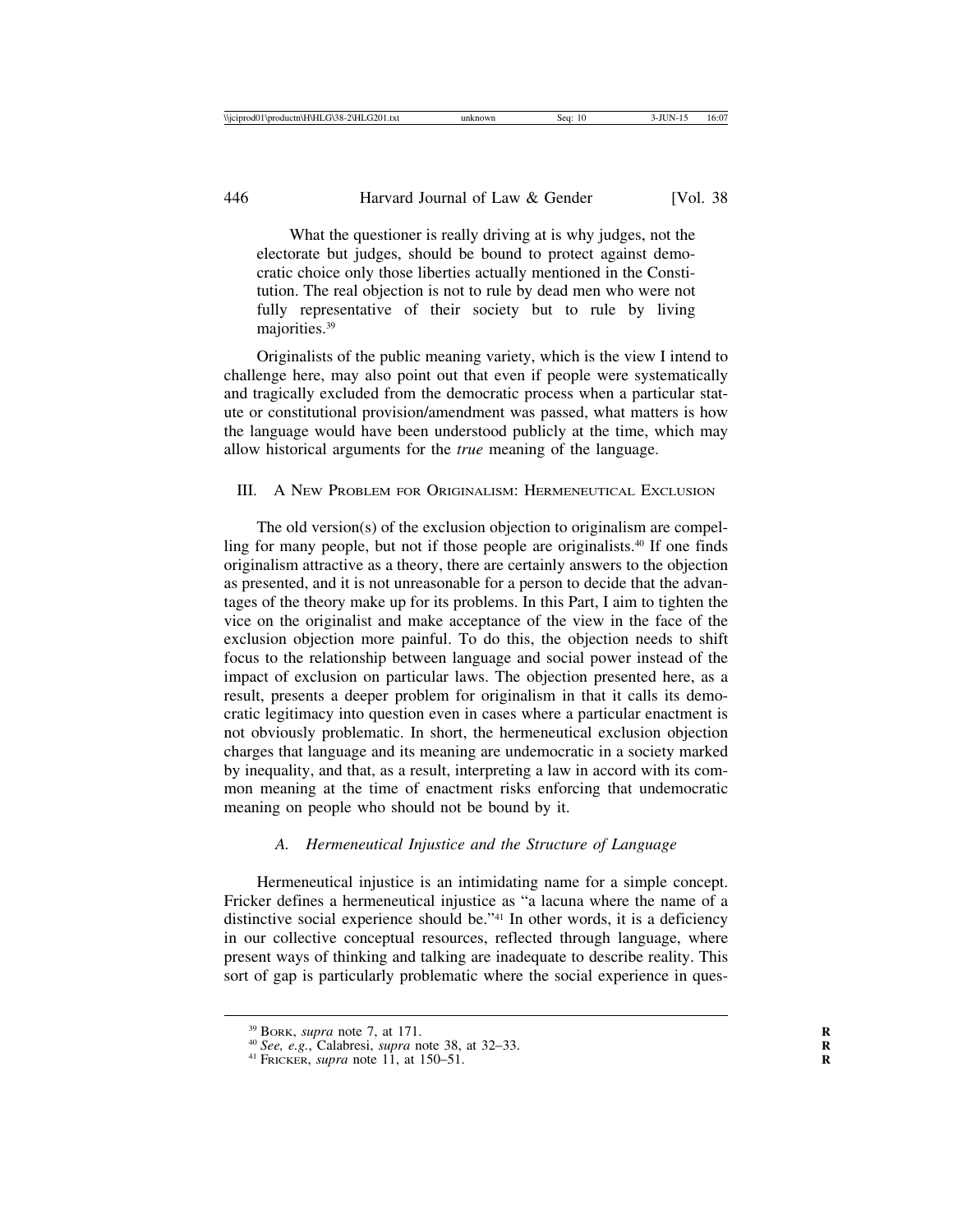tion is oppressive or unfair because the inability to explain what the experience is or why it is bad can delay remedial action.<sup>42</sup> Because language is ever-present in human life, it is easy to see it as natural, given, and complete, but this is manifestly not so.43 Language is made by and through social interaction. It does not neatly map onto social experience. As discussed earlier in Part I.B, originalists are well-equipped to understand this insight. The same intuition that gives force to the originalist focus on the meaning of words as understood at the time they were enacted—the intuition that meaning is socially contingent—lends plausibility to the idea of hermeneutical injustice. If meaning is socially contingent, it is because meaning depends on and reflects particular social contexts, and if these social contexts are unjust, unequal, undemocratic, then language will reflect this. This is simply a part of the semantic context of a text. If originalism is supposed to reflect common sense methods of interpreting language,<sup>44</sup> then it must consider this feature of linguistic evolution.

Hermeneutical injustices often result from a collective inability to recognize and take seriously the experiences of members of oppressed groups.

Hermeneutical injustices of this sort result from obstacles and limitations in the social imaginary that produce the inability to see and hear certain things, forms of insensitivity that limit the communicative and epistemic capacities of members of certain groups and preclude a genuine understanding of their experiences, problems, and situations.45

Because members of oppressed groups are also members of the broader social context in which language develops, they are likewise hampered in their ability to give voice to their experiences. I mentioned the example of the concept of sexual harassment earlier. Women (and other marginalized people in the workplace) experienced sexual harassment long before we were collectively able to give a name to the experience and thus able to

<sup>42</sup> *See infra* text accompanying notes 43–44. <sup>43</sup> *See, e.g.*, Sally Haslanger & Jennifer Saul, *Philosophical Analysis and Social Kinds: What Good Are Our Intuitions?*, 80 PROC. ARISTOTELIAN SOC'Y, SUPPLEMENTARY VOLUMES 89, 114 (2006) ("[O]ften what we take to be analytic principles actually encode certain social arrangements, and the relationship between terms encode certain

power structures."). <sup>44</sup> And I think that it is supposed to. *See, e.g.*, BORK, *supra* note 7, at 144 ("Law is a **R** public act. Secret reservations or intentions count for nothing. All that counts is how the words used in the Constitution would have been understood at the time. The original understanding is thus manifested in the words used and in secondary materials, such as debates at the conventions, public discussion, newspaper articles, dictionaries in use at the time, and the like. Almost no one would deny this; in fact almost everyone would find it obvious to the point of thinking it fatuous to state the matter—except in the case of the

<sup>&</sup>lt;sup>45</sup> JOSE MEDINA, THE EPISTEMOLOGY OF RESISTANCE: GENDER AND RACIAL OPPRES-SION, EPISTEMIC INJUSTICE, AND RESISTANT IMAGINATIONS 72 (2013).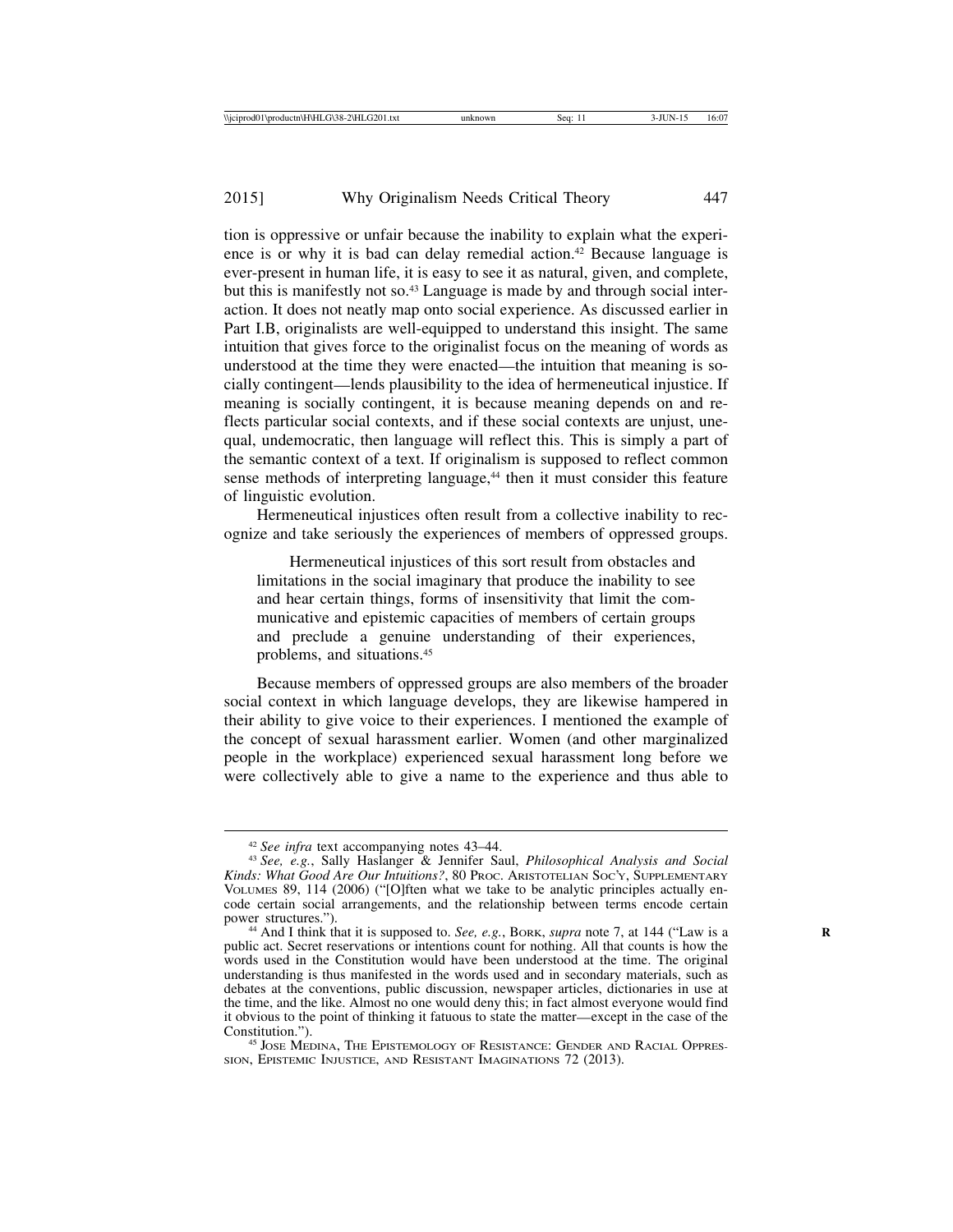discuss its harms and counteract it, both through law and other means.<sup>46</sup> Without a concept to appeal to, people who are experiencing some form of objectionable behavior may find it difficult to convince themselves and those around them that anything worth addressing has taken place. Even after the concept of sexual harassment had entered the lexicon, it failed to be understood as a very serious issue. Others in the workplace attempted to explain away purported instances of harassment in a number of ways: convincing the complainant she is selfish for bringing negative attention to the organization, convincing the complainant he must have misunderstood the event, advancing a "boys will be boys" or a "harmless joke" explanation, and so on.47 In each of these cases, the explanation for the response need not (and probably should not) be that the person has ill will toward the complainant. Rather, these responses come out of an inability to fully grasp the experience of another as a result of underdeveloped conceptual resources.<sup>48</sup>

In other words, "dominant vocabularies may lack the resources necessary to express the perspectives of subordinated groups."<sup>49</sup> Yet it is this same dominant vocabulary that makes up our semantic context. Because of this, we can expect that some of these conceptual gaps will affect how laws are written and how they are interpreted. We should expect that this will be especially salient when the laws in question are aimed at, or are presently applied to, members of oppressed groups. In the following two Parts, I discuss two ways in which originalism's failure to account for hermeneutical injustice in interpretation risks undermining its chief benefit of democratic legitimacy. First, hermeneutical injustice calls into question the process by which language develops, suggesting that it is deeply undemocratic. Second, hermeneutical injustice is likely to result in substantively undemocratic concepts being put to use in laws.

SUSAN BROWNMILLER, IN OUR TIME: MEMOIR OF A REVOLUTION 281 (1999). <sup>47</sup> *See* Robin Patric Clair, *The Use of Framing Devices to Sequester Organizational Narratives: Hegemony and Harassment*, 60 COMM. MONOGRAPHS 113, 118–20 (1993). <sup>48</sup> An additional concern that is specific to the legal system may be the difficulty of

 $49$  Jaggar, *supra* note 10, at 238.

<sup>46</sup> An excerpt from Susan Brownmiller's memoir describes the moment a group of women coined the term:

The "this" they were going to break the silence about had no name. "Eight of us were sitting in an office of Human Affairs," Sauvigne remembers, "brainstorming about what we were going to write on the posters for our speak-out. We were referring to it as 'sexual intimidation,' 'sexual coercion,' 'sexual exploitation on the job.' None of those names seemed quite right. We wanted something that embraced a whole range of subtle and unsubtle persistent behaviors. Somebody come up with 'harassment.' *Sexual harassment!* Instantly we agreed. That's what it was.

<sup>&</sup>lt;sup>48</sup> An additional concern that is specific to the legal system may be the difficulty of explaining a wrong done to one in a way that looks like a claim the legal system is willing to deal with, particularly after *Bell Atlantic Corp. v. Twombly*, 550 U.S. 544 (2007), and *Ashcroft v. Iqbal*, 556 U.S. 662 (2009), which raised the pleading standard to require a showing of plausibility. Annaleigh E. Curtis, Epistemic Injustice in Procedural Gatekeeping: Credibility and Social Justice (Jan. 15, 2015) (unpublished manuscript) (on file with author).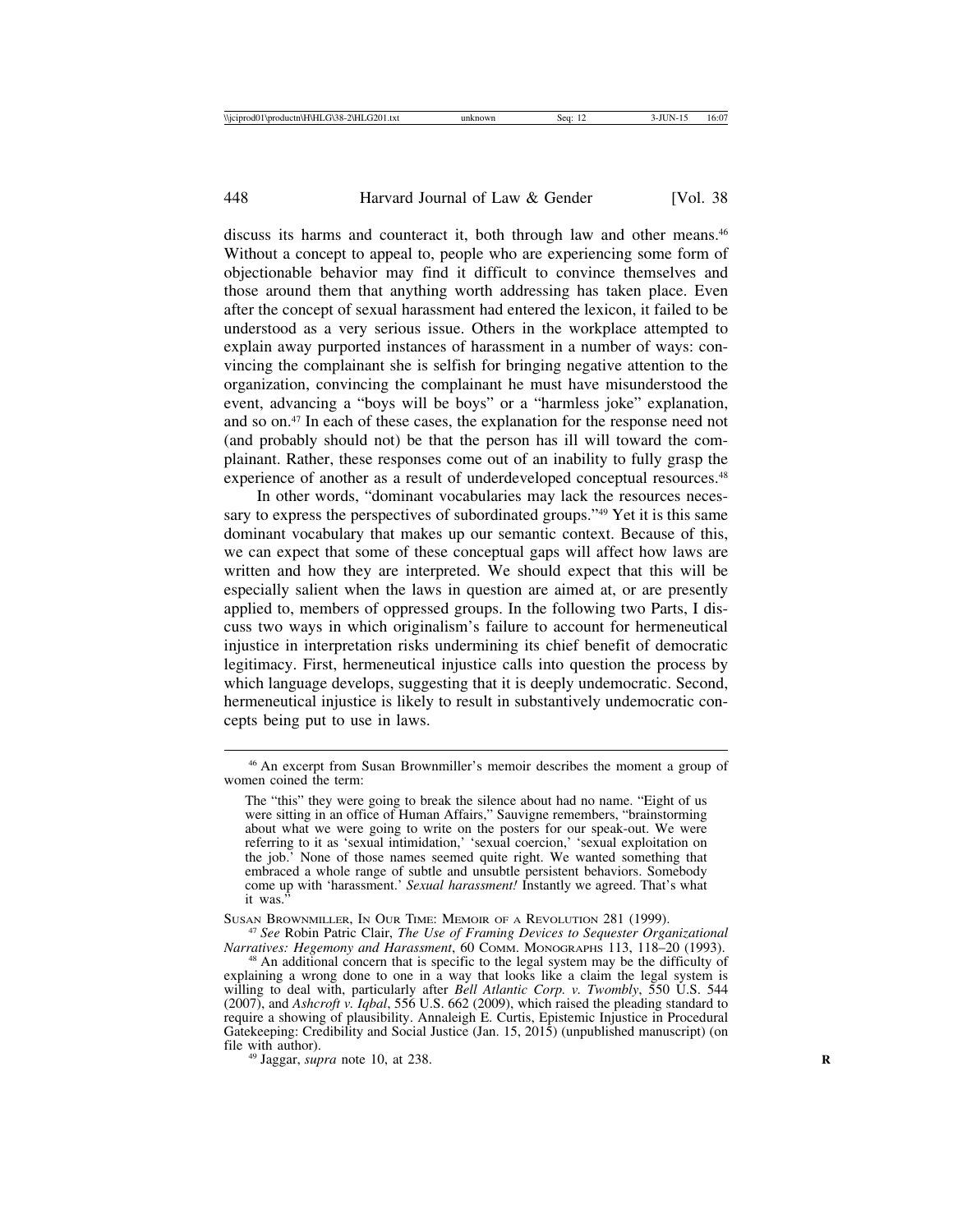#### *B. Exclusionary Process*

It follows from the example of hermeneutical injustice that the necessary collectivity of language does not entail that it is democratically created. To the contrary, language develops parallel to social structures, which have been unjust. The implications for originalism are serious. Originalism, I have argued, claims legitimacy from the ideas that the language in a statute or constitutional provision means something and that this meaning should be enforced because that language, and not some other string of text, was enacted through democratic processes. The words, that is, have the people's stamp of approval. However, even if the process for passing laws is democratically legitimate, I have argued that the language itself is not. The available words and concepts do not accurately capture social reality, and this failure disproportionately affects some groups.<sup>50</sup> As a result, we can expect the words that end up as law to be vulnerable to the same gaps and exclusions.

The history of legal interpretation tells the story itself. The majority opinion in *Dred Scott v. Sandford*<sup>51</sup> engages in an originalist analysis of the words "people" and "citizen," arguing, probably accurately, that the original understanding of these words would never have included slaves in those categories.52

The legislation of the States therefore shows, in a manner not to be mistaken, the inferior and subject condition of that race at the time the Constitution was adopted, and long afterwards, throughout the thirteen States by which that instrument was framed; and it is hardly consistent with the respect due to these States, to suppose that they regarded at that time, as fellow-citizens and members of the sovereignty, a class of beings whom they had thus stigmatized . . . . It cannot be supposed that they intended to secure to them rights, and privileges, and rank, in the new political body throughout the Union, which every one of them denied within the limits of its own dominion.<sup>53</sup>

The conclusion is difficult to escape precisely because the collective understanding of citizenship at the time of the founding was unjust and exclusionary. It was, I am suggesting, an act of conceptual domination over Black people at the time that slaves were not considered eligible for citizenship. If the linguistic and conceptual landscape at the time of the framing had been truly democratic, it likely would not have included this carve out in the concept.

<sup>&</sup>lt;sup>50</sup> MEDINA, *supra* note 45, at 72.<br><sup>51</sup> 60 U.S. 393 (1856).<br><sup>52</sup> *Id.* at 419.<br><sup>53</sup> *Id.* at 416. *But see* Justice Curtis's dissent in that case for a different account of the original meaning. *Id.* at 569–71.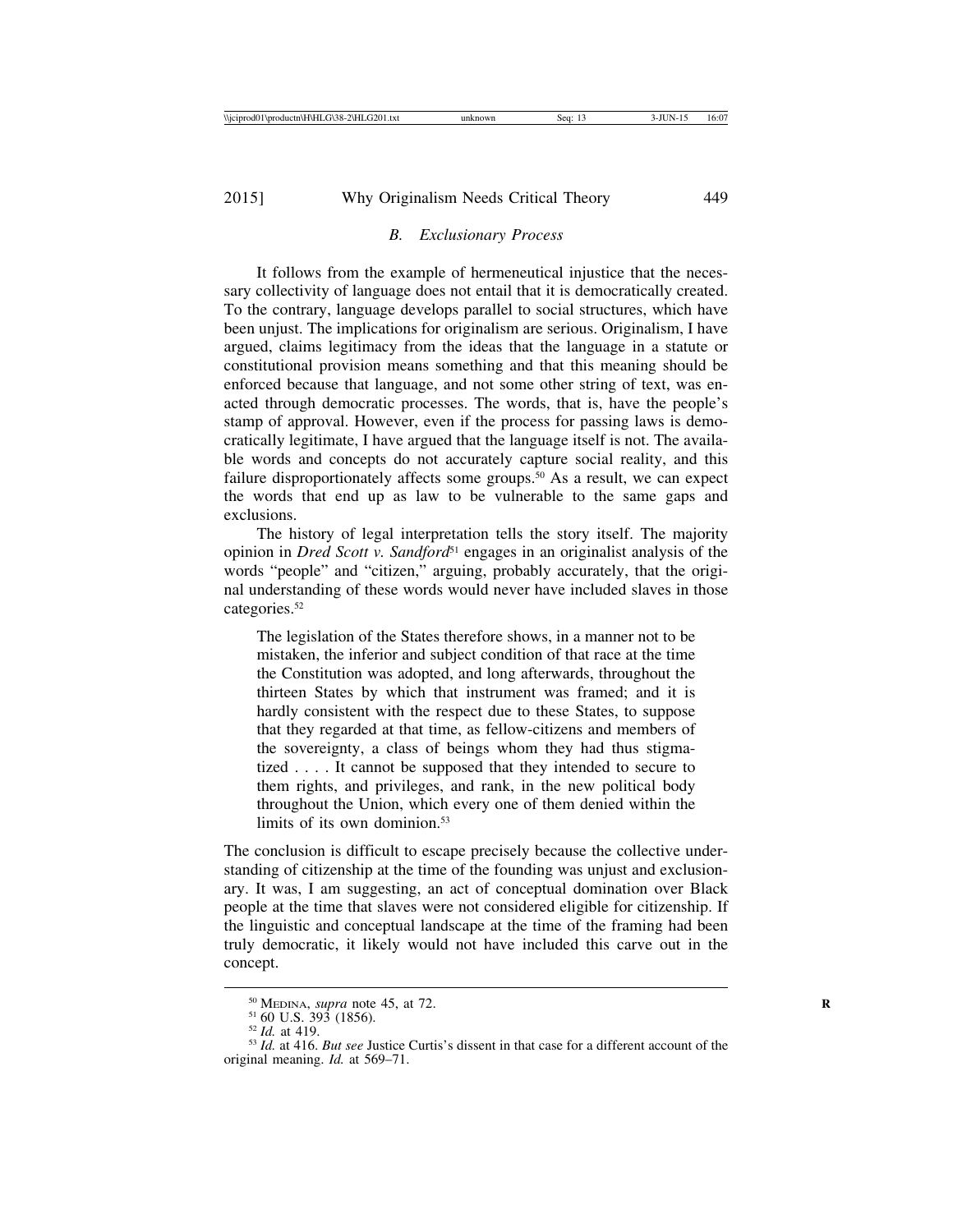Though this example serves just as well to demonstrate the substantive problem, considered in full in the next Part, it demonstrates the procedural problem as well. Even if the original understanding of citizenship was such that the concept contemplated slaves, and even if this resulted in a different decision in *Dred Scott*, it should still trouble originalists that the conceptual resources of the time were not open to all for contribution. Because language is undemocratic in ways that should trouble us when it comes to legal protections and entitlements, an uncritical originalism is quite problematic.

For entirely sensible reasons, it is difficult to develop examples in which the procedural concern comes apart from the substantive concern cleanly. First, the fact of an undemocratic process in concept generation means that most important or interesting normative concepts will end up revealing substantive problems precisely because they are the result of a process in which the interests of some take precedence over the interests of others. Second, the extent to which we can look back and apply a critical eye to the development of our concepts depends on progressive scholarship on those concepts. That is, it is because of social justice movements, both within and outside of academia, that we now have the language to discuss concepts like sexual harassment.<sup>54</sup> To the extent that these movements have focused on some concepts and not others, they have focused, of course, on concepts that have made a negative difference in the lives of marginalized people.55

Nevertheless, we can imagine counterfactual scenarios in which the undemocratic process of meaning-making in a society happens to create concepts that call for, and result in, justice along any number of dimensions. There might be a benevolent hermeneutic oligarchy in which the power to generate concepts is held largely by a few extraordinarily perceptive and empathetic people. If, for example, the view of women's rights advanced by

ELIZABETH ANDERSON, THE IMPERATIVE OF INTEGRATION 6 (2010) (footnote omitted).

<sup>&</sup>lt;sup>54</sup> *See, e.g.*, Reva B. Siegel, *A Short History of Sexual Harassment*, *in* DIRECTIONS IN SEXUAL HARASSMENT LAW 1, 8 (Catharine A. MacKinnon & Reva B. Siegel eds., 2003).

<sup>&</sup>lt;sup>55</sup> This is true for both practical and theoretical reasons. On the practical side, movements must respond to what hurts on the grounds. On the theoretical side, philosophers and political theorists have developed and defended the idea of non-ideal theory, which begins methodologically from the fact of injustice instead of attempting to reason down from abstract principles of justice:

Nonideal theory begins with a diagnosis of the problems and complaints of our society and investigates how to overcome these problems. Nonideal theory does not dispense with ideals but conceives of their function differently from ideal theory. In ideal theory, ideals function as standards of assessment for any society. They are not subject to testing in practice because they set standards, outside of practice, for the success of practice.

In nonideal theory, ideals embody imagined solutions to identified problems in a society. . . . Circumstances change, and new problems and complaints arise, requiring the construction of new ideals. If our ideals fail the test, we need to revise or replace them.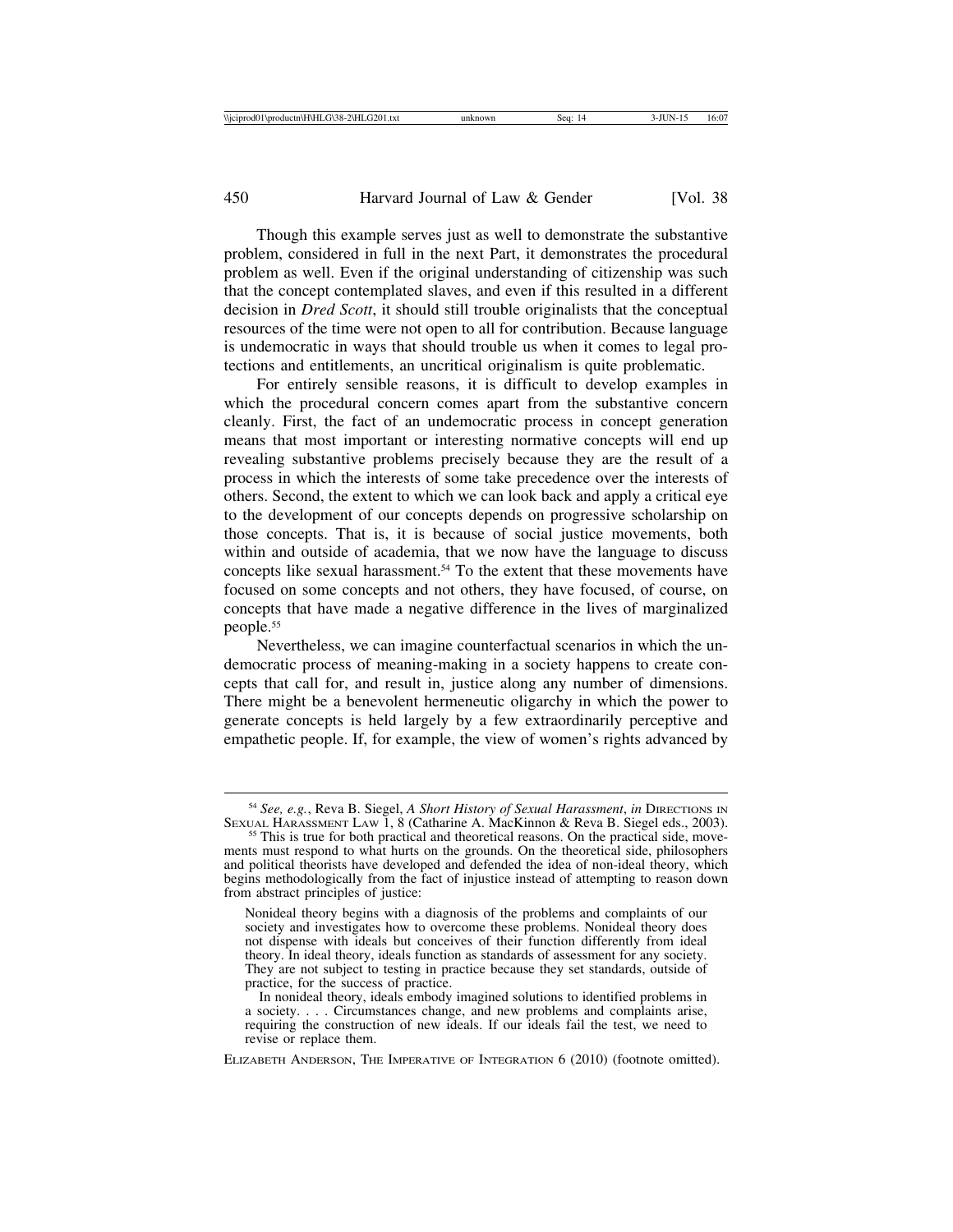John Stuart Mill56 had taken hold in the 1800s, it might be the case that collective concepts about gender would be significantly better<sup>57</sup> even though the theory arose out of a situation in which women did not have an equal say in theorizing about gender. In such a society, the fact that the process by which these concepts were created is undemocratic would not result in the hermeneutical gaps typical of the actual unjust world. Yet such a society is still troubling from the perspective of process. The mere fact that a person who could abuse power does not does not make a system procedurally just.<sup>58</sup> "Procedures that purport to bind without affording meaningful rights of participation are fundamentally illegitimate."59

# *C. Exclusionary Substance*

In addition to concerns about the undemocratic process by which language develops, the originalist should be troubled by the specter this process raises: that the substance of our concepts is undemocratic and exclusionary. If the language that expresses these concepts makes its way into law—as it almost certainly does—an uncritical originalist reading of that law does not provide a way of explaining why the language is problematic. One example of the ways in which hermeneutical injustice affects lawmaking is provided by Catharine MacKinnon's analysis of the failures of sex discrimination  $law<sub>.60</sub>$ 

The legal mandate of equal treatment—which is both a systemic norm and a specific legal doctrine—becomes a matter of treating likes alike and unlikes unlike; and the sexes are defined as such by their mutual unlikeness. Put another way, gender is socially constructed as difference epistemologically; sex discrimination law bounds gender equality by difference doctrinally. A built-in tension exists between this concept of equality, which presupposes sameness, and this concept of sex, which presupposes difference.<sup>61</sup>

<sup>56</sup> JOHN STUART MILL, THE SUBJECTION OF WOMEN 1 (1870) ("The object of this Essay is to explain . . . [t]hat the principle which regulates the existing social relations between the two sexes—the legal subordination of one sex to the other—is wrong itself, and now one of the chief hindrances to human improvement; and that it ought to be replaced by a principle of perfect equality, admitting no power or privilege on the one side, nor disability on the other.").

 $57$  I do not claim that Mill's view of gendered oppression is actually correct, but it is at least plausible for the purposes of the example.

<sup>&</sup>lt;sup>58</sup> Indeed, part of the importance of notions of procedural justice is that they help to explain why outcomes are not the only things that matter.

<sup>&</sup>lt;sup>59</sup> Lawrence B. Solum, *Procedural Justice*, 78 S. CAL. L. REV. 181, 274 (2004).<br><sup>60</sup> Catharine A. MacKinnon, *Difference and Dominance: On Sex Discrimination*, *in* 

THEORIZING FEMINISMS 244, 244–45 (Sally Haslanger & Elizabeth Hackett eds., 2006). <sup>61</sup> *Id.* at 244.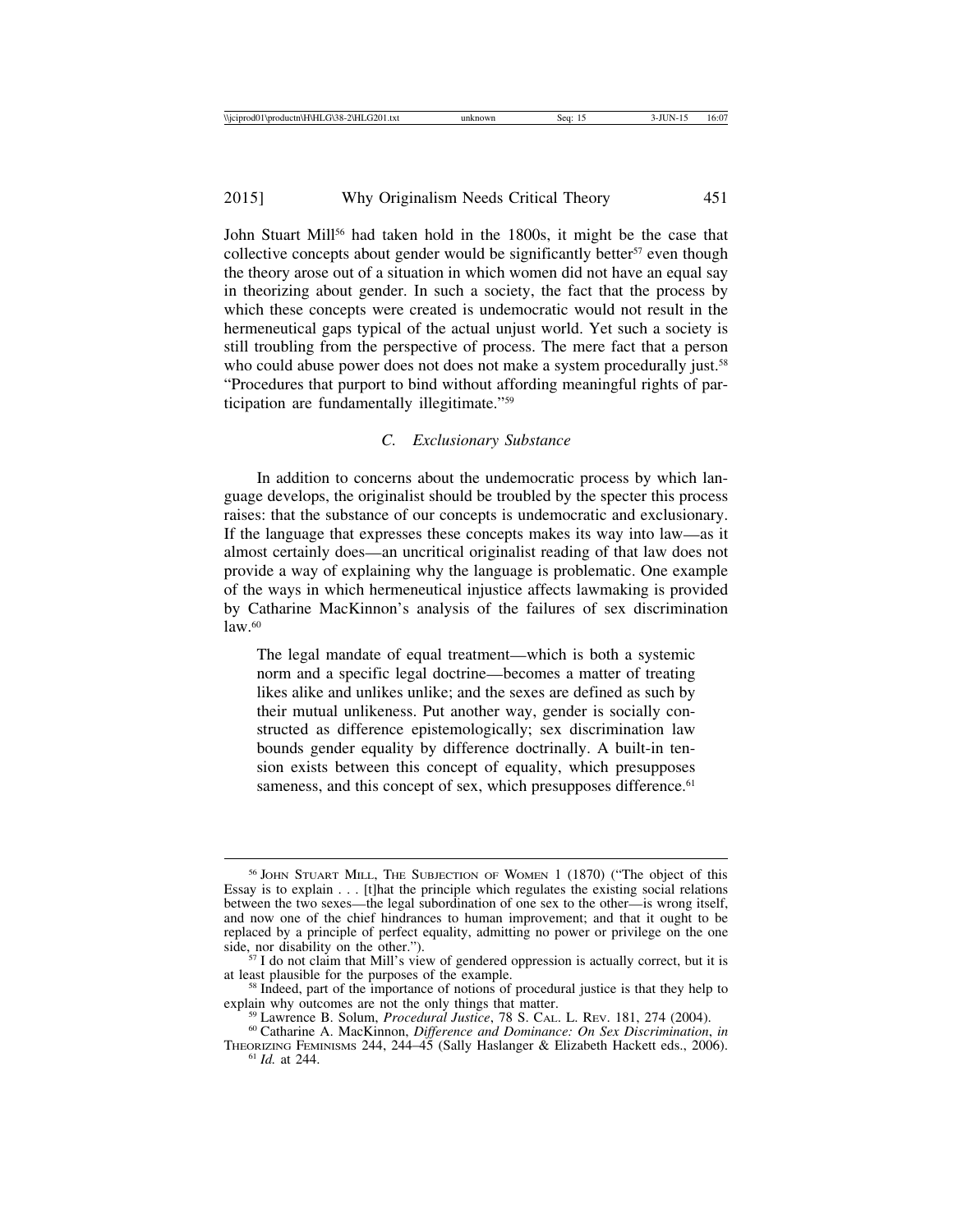On its face, sex discrimination seems simple, but how one conceives of sex discrimination will impact what seem like the correct outcomes in cases, particularly on the margins.

MacKinnon criticizes the "sameness" and "difference" approaches for failing to see sexism as a structural issue of power distribution.<sup>62</sup> Women have been unable to theorize fully their own oppression and contribute to a better concept of sex discrimination in part because of the oppressive social situation in which they live and its ties to an undemocratic epistemic situation.

[W]hen you are powerless, you don't just speak differently. A lot, you don't speak. Your speech is not just differently articulated, it is silenced. . . . You aren't just deprived of a language with which to articulate your distinctiveness, although you are; you are deprived of a life out of which articulation might come. Not being heard is not just a function of lack of recognition, not just that no one knows how to listen to you, although it is that; it is also silence of the deep kind, the silence of being prevented from having anything to say. $63$ 

The inability to articulate a theory of sex discrimination, let alone one that will be understood and enforced by lawmakers and the courts, is a problem for women, who face sex discrimination and may have no legal recourse. But it is also a problem democratically in that law is unable, and sometimes unwilling, to respond to social experience adequately as a result of the skewed ways in which our concepts develop.

Another example may help make the stakes clear. Consider the treatment of sexual assault in the Model Penal Code (MPC). Set aside for the moment that the MPC is not itself a democratically passed statute. The MPC makes for an interesting case study in statutory interpretation both because it aims to be a model, so the drafters have, in theory, the luxury to be more precise than a legislature might, and because it carries with it commentaries of the drafters providing insight on their thought processes. The intellectual history of the development of the MPC is quite fascinating.<sup>64</sup> There is every indication that the provisions on rape and related crimes in the MPC were crafted using what was, at the time, the best information and conceptualizations of sexual assault available.<sup>65</sup>

<sup>&</sup>lt;sup>62</sup> See id. at 249–50.<br><sup>63</sup> Id. at 248.<br><sup>64</sup> See generally, e.g., Deborah W. Denno, *Why the Model Penal Code's Sexual Offense Provisions Should Be Pulled and Replaced*, 1 OHIO ST. J. CRIM. L. 207 (2003) (providing a history of the sexual offense provisions of the MPC and arguing for reform); Gerard E. Lynch, *Revising the Model Penal Code: Keeping It Real*, 1 OHIO ST. J. CRIM. L. 219 (2003) (providing a general history of the MPC and arguing for reform). <sup>65</sup> Denno, *supra* note 64, at 211–13.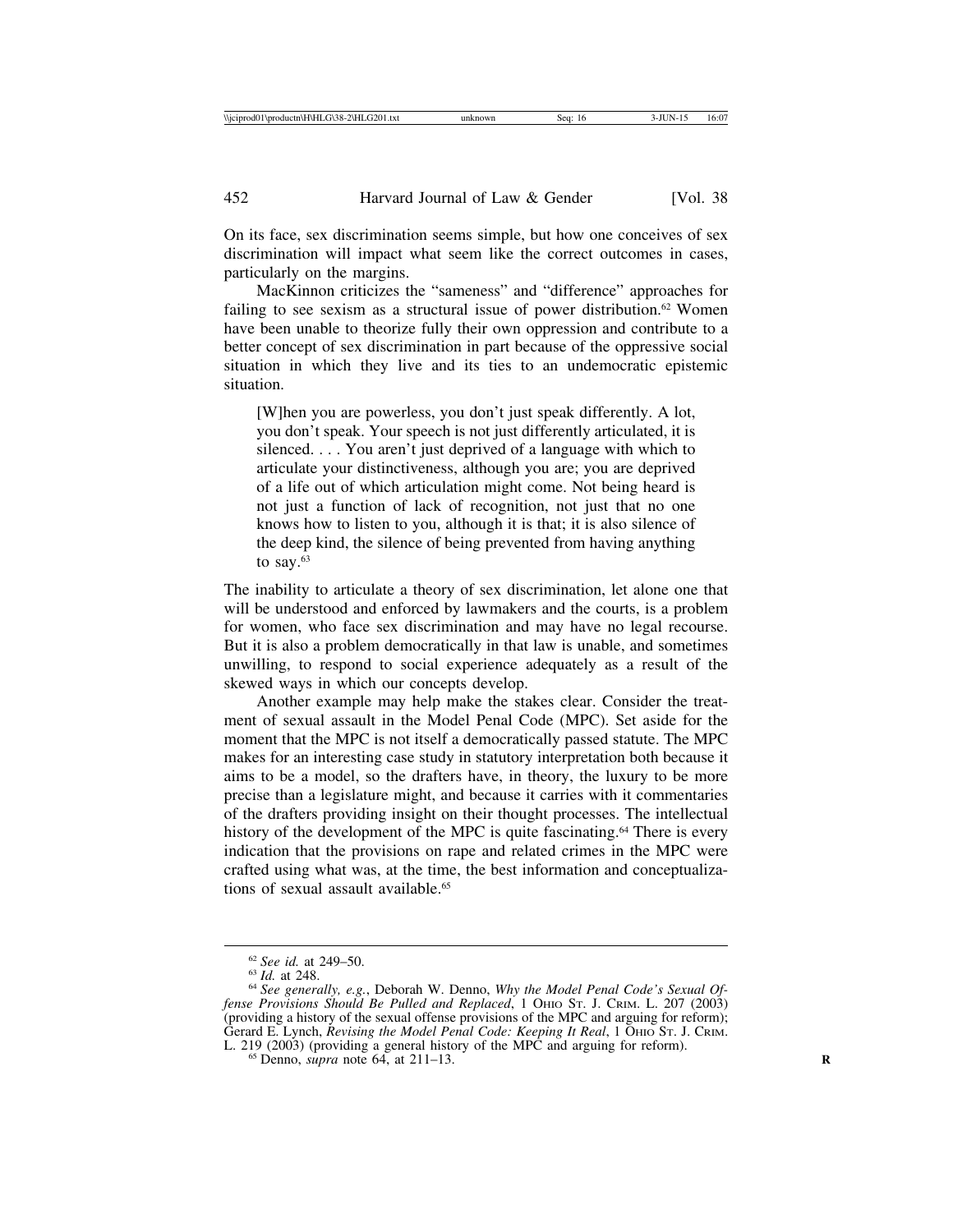The problems with the way the MPC deals with sexual assault are welldocumented.66 For example, it was drafted in a time where spousal rape was not recognized; thus, rape is defined in terms of "[a] male who has sexual intercourse with a female not his wife."67 Traditionally rape was a property offense against a husband or father.68 As rape law developed in the United States it tended to exclude women of color from its purview while simultaneously increasing scrutiny on men of color as potential assailants:

Historically, the dominant conceptualization of rape as quintessentially Black offender/white victim has left Black men subject to legal and extralegal violence. The use of rape to legitimize efforts to control and discipline the Black community is well established, and the casting of all Black men as potential threats to the sanctity of white womanhood was a familiar construct that antiracists confronted and attempted to dispel over a century ago.<sup>69</sup>

All of these moves in the law reflected dominant modes of thinking about racial and sexual politics, with the tragic outcome that rape law served largely to protect an idealized victim: a virginal white woman attacked by a man of color whom she does not know.70 "In the nineteenth century, two major goals in rape jurisprudence arose: to continue to protect white female chastity when a rape complainant embodied it; otherwise, to protect men from false accusers."71 As Professor Crenshaw notes, "[t]he racism and sexism written into the social construction of rape are merely contemporary manifestations of rape narratives emanating from a historical period when race and sex hierarchies were more explicitly policed."72

These narratives inform how we, as a community, think about a whole slew of interrelated concepts: race, gender, rape, criminality, the role of law, and so on. And these narratives arose out of deep strains of white supremacy and patriarchal domination, so the ways they developed predictably failed to take seriously the experiences and needs of marginalized groups. The treat-

<sup>66</sup> CAROL E. TRACY ET AL., RAPE AND SEXUAL ASSAULT IN THE LEGAL SYSTEM, PRESENTATION TO THE NATIONAL RESEARCH COUNCIL OF THE NATIONAL ACADEMIES PANEL ON MEASURING RAPE AND SEXUAL ASSAULT IN THE BUREAU OF JUSTICE STATIS-TICS HOUSEHOLD SURVEYS COMMITTEE ON NATIONAL STATISTICS 5–6 (2012), *archived at*

<sup>&</sup>lt;sup>67</sup> MODEL PENAL CODE § 213.1(1) (2001). <br><sup>68</sup> Michelle J. Anderson, *From Chastity Requirement to Sexuality License: Sexual Consent and a New Rape Shield Law*, 70 GEO. WASH. L. REV. 51, 61 n.72, 65 n.41 (2002).

<sup>&</sup>lt;sup>69</sup> Kimberlé Crenshaw, *Mapping the Margins: Intersectionality, Identity Politics, and Violence Against Women of Color, 43 STAN. L. REV. 1241, 1266 (1991).* 

<sup>&</sup>lt;sup>70</sup> Karin S. Portlock, *Status on Trial: The Racial Ramifications of Admitting Prostitution Evidence Under State Rape Shield Legislation*, 107 COLUM. L. REV. 1404, 1412–14 (2007); *see also* Crenshaw, *supra* note 69, at 1268–69.

 $71$ <sup>21</sup> Anderson, *supra* note 68, at 69 (footnote omitted). A friendly amendment to this sentence would read: "to protect *white* men from false accusers."<br><sup>72</sup> Crenshaw, *supra* note 69, at 1268.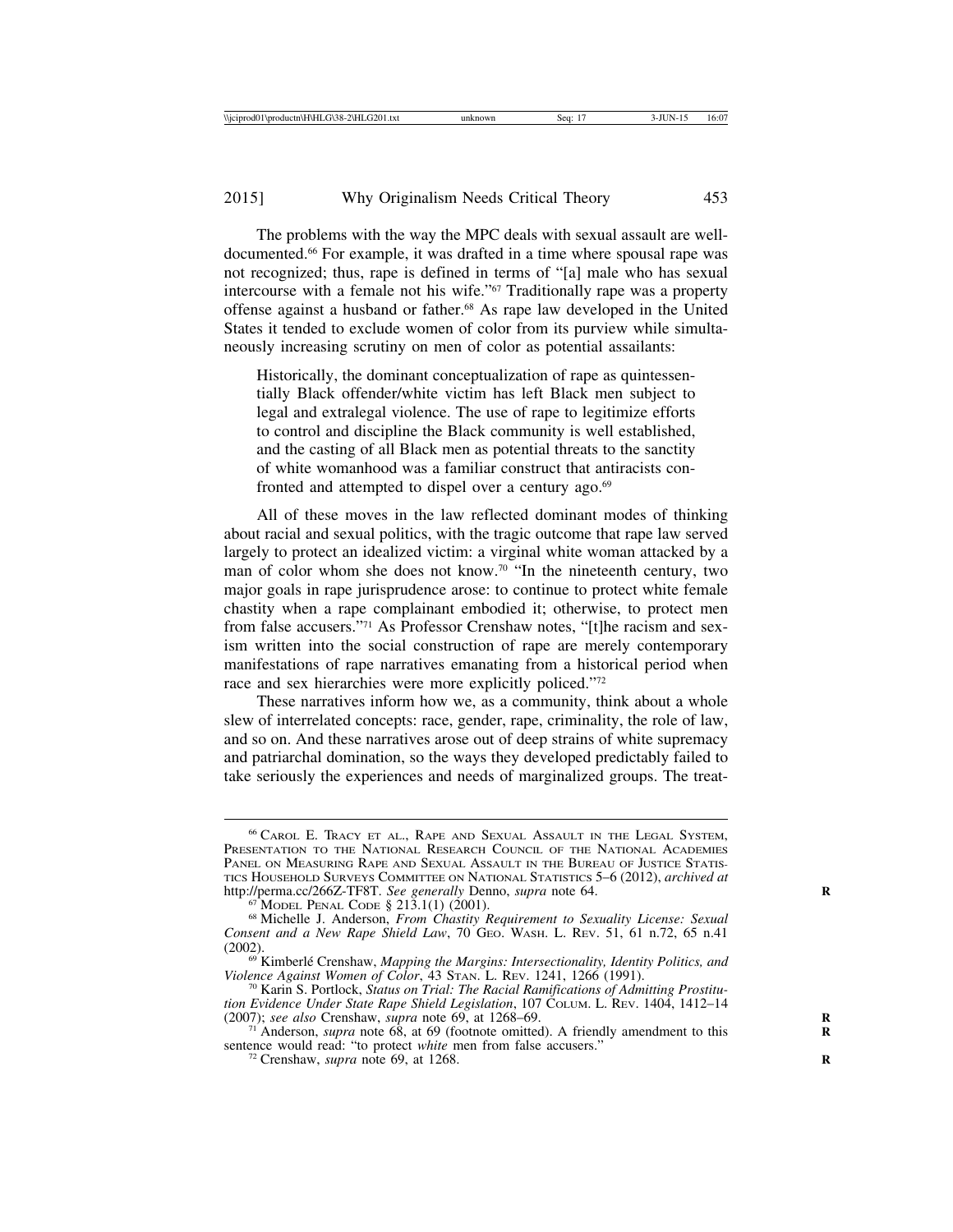ment of rape and other sexual offenses in the MPC, then, offers a nice example of how well-meaning individuals, working with the best evidence available to them, will often end up advancing concepts that are substantively unjust simply because they have developed in an environment of injustice.

# IV. CRITICAL THEORY AS A NECESSARY CORRECTIVE

The upshot of the problem of hermeneutical exclusion is not that an originalist analysis of meaning is impossible.73 Rather, the lesson for originalists—and indeed all who engage in statutory or constitutional interpretation—is that proper interpretation requires critical theory as a corrective for historical injustice.74 This is not to say that the use of critical theory is uncontroversial or easy, but that any interpretive theory that neglects to incorporate it is doomed to fail. In this Part, I explain what I mean by critical theory and argue that it is a natural fit with a sophisticated originalism.

Critical theory is an umbrella term for many different kinds of inquiry and analysis that share some common features.75 Critical theories must be "explanatory, practical, and normative."76 Originalism already aims to be explanatory and practical: it seeks to *explain* what the meaning of text is, and it purports to be *action-guiding* for the interpreter.77 That is, it tells the interpreter how to interpret—by reference to the original public meaning and it tells the interpreter what to do with that information—enforce a statute in accord with the original public meaning where this is clear.78 Originalists do not typically take themselves to be engaged in a normative task, however.<sup>79</sup> Rather, they are engaged primarily in the descriptive task of interpretation, uncovering a meaning that was already there with no motivation beyond getting to the best conclusion given the semantic evidence: "Mean-

<sup>&</sup>lt;sup>73</sup> It may always be problematic, but this can fairly be said of any theory of meaning and interpretation.<br><sup>74</sup> Of course, this is not the first time critical theory has been proposed as an interven-

tion in constitutional law. *See generally, e.g.*, Mark Tushnet, RED, WHITE, AND BLUE: A CRITICAL ANALYSIS OF CONSTITUTIONAL LAW (1988) (providing critical analyses of grand constitutional theories, including originalism); Mark Tushnet, *Critical Legal Studies and Constitutional Law: An Essay in Deconstruction*, 36 STAN. L. REV. 623 (1984) (engaging in a critical analysis of Article III). However, these interventions are not typically made in a way that suggests an originalist analysis is capable of salvation. <sup>75</sup> James Bohman, *Critical Theory*, THE STANFORD ENCYCLOPEDIA OF PHILOSOPHY

<sup>(2013),</sup> http://plato.stanford.edu/archives/spr2013/entries/critical-theory, *archived at*

<sup>&</sup>lt;sup>76</sup>*Id.* <sup>7</sup>*See, e.g.*, Solum, *Semantic, supra* note 20, at 2 (laying out four theses of <sup>77</sup> *See, e.g.*, Solum, *Semantic, supra* note 20, at 2 (laying out four theses of originalism).<br><sup>78</sup> Solum helpfully distinguishes between "Pure Semantic Originalism," which is the

how-to of originalism, and "Pure Normative Originalism," which is the so-what of originalism. *Id.* at 30.

<sup>&</sup>lt;sup>79</sup> Although Solum does provide a very rich account of originalism's normative justifications and components. *See generally id*.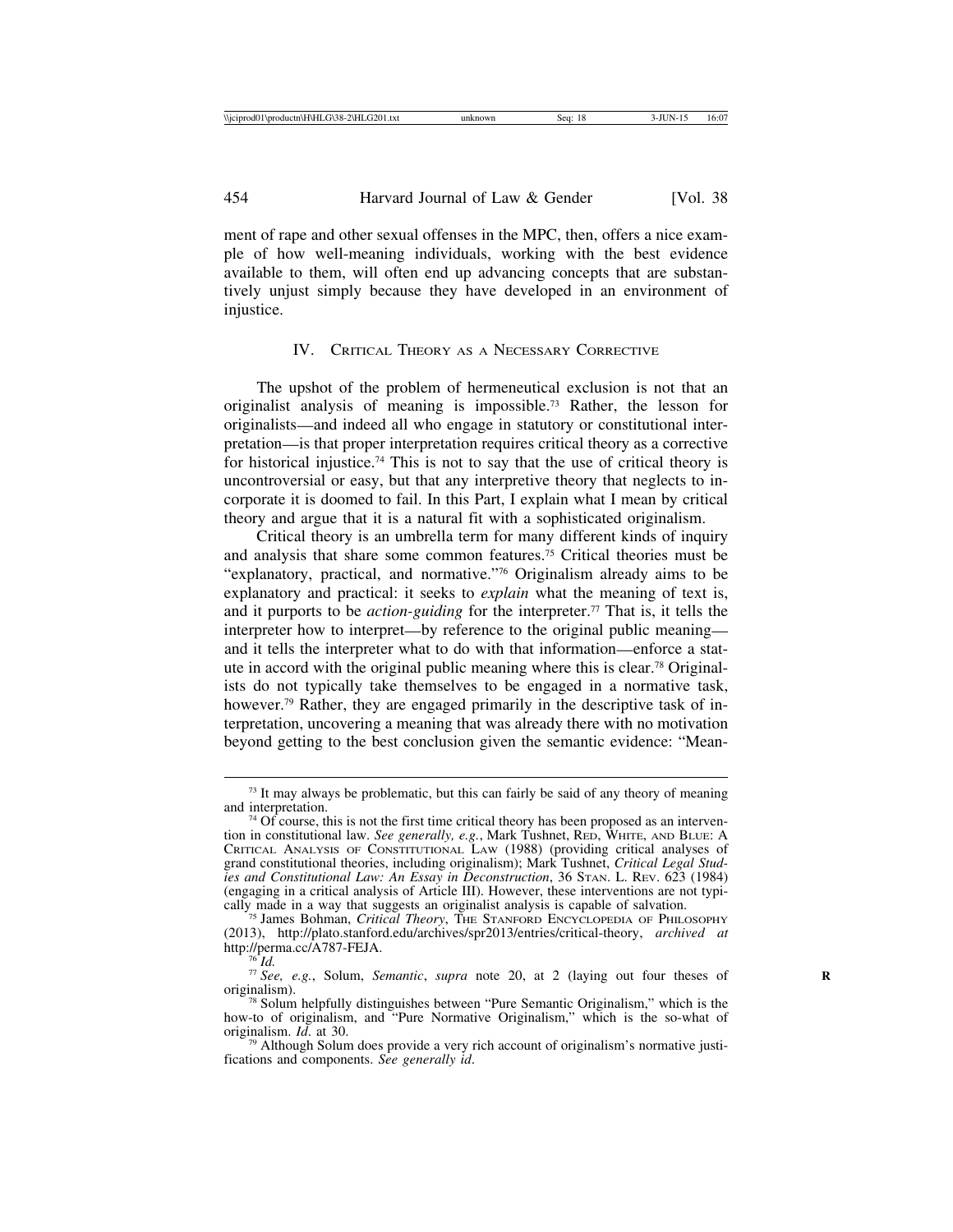ings in the semantic sense are facts determined by the evidence. They are not courses of action adopted on the basis of normative concerns."80 Yet I have argued above that originalism's descriptive focus masks a normative focus, or is at least not normatively neutral. If it accepts historical and present power structures as given, natural, or neutral, it reinforces them through reinforcing their claim on meaning-making.

To say that some field or process is normative is to say that it aims at something—a goal, an outcome, a value, an end—but it does not say what that end is or should be. There can be many critical theories, then, which are quite at odds with each other.<sup>81</sup> In the intellectual history of law alone, critical legal studies, feminist jurisprudence, and critical race theory stand as towering examples of the diversity of critical theories.

In this Part, I try to advance a relatively minimal critical theory, which is to say that I will describe the most basic proper aims of a critical theory for constitutional and statutory interpretation. While I hope that these aims will be among the least controversial, and that they will appeal to the broadest possible base, I recognize that universal agreement is unlikely. However, I will try to pitch these normative aims in such a way as to be most appealing to current adherents of originalism by showing that they are likely already committed to the aims of such a critical theory and that these aims, if made explicit in their process of interpretation, will make for an originalism that is better both on its own terms and by external assessment.

In particular, I propose that originalism needs a critical theory oriented toward inclusive democracy. Originalists are already committed to the importance of democracy, so it should be no trouble to admit the value of attempting to include all voices in the process of meaning-making and subsequent interpretation. To accomplish this, the originalist, who is already committed to historical inquiry into meaning, must add inquiry into how that meaning came to be what it is, and whether it results from significant democratic failures, as in the case of *Dred Scott*. 82

Critical Theory insists . . . on the *mediation* between theory and history through the concept of a socially efficacious reason. According to this concept, the historical past has to be understood precisely as a *process of development* (*Bildungsprozess*), whose

<sup>80</sup> *Id*. at 36. I do want to stress at this point in the argument that Solum's careful statement is not at odds with the view I advance in this paper. It is perfectly consistent with the idea that the semantic content of a provision is set by the facts, knowable, ideally, with sufficient evidence. However, when hermeneutical injustice is added to our account of semantic meaning, we must accept that meaning itself has normative baggage. Solum seems prepared to accept some version of this already, though other originalists may be more skeptical. *See, e.g., id.* at 86–87 (discussing why some originalists attempt to collapse interpretation and construction together).

<sup>&</sup>lt;sup>81</sup> *See* Bohman, *supra* note 75. **R** 82 Dred Scott v. Sandford, 60 U.S. 393 (1856).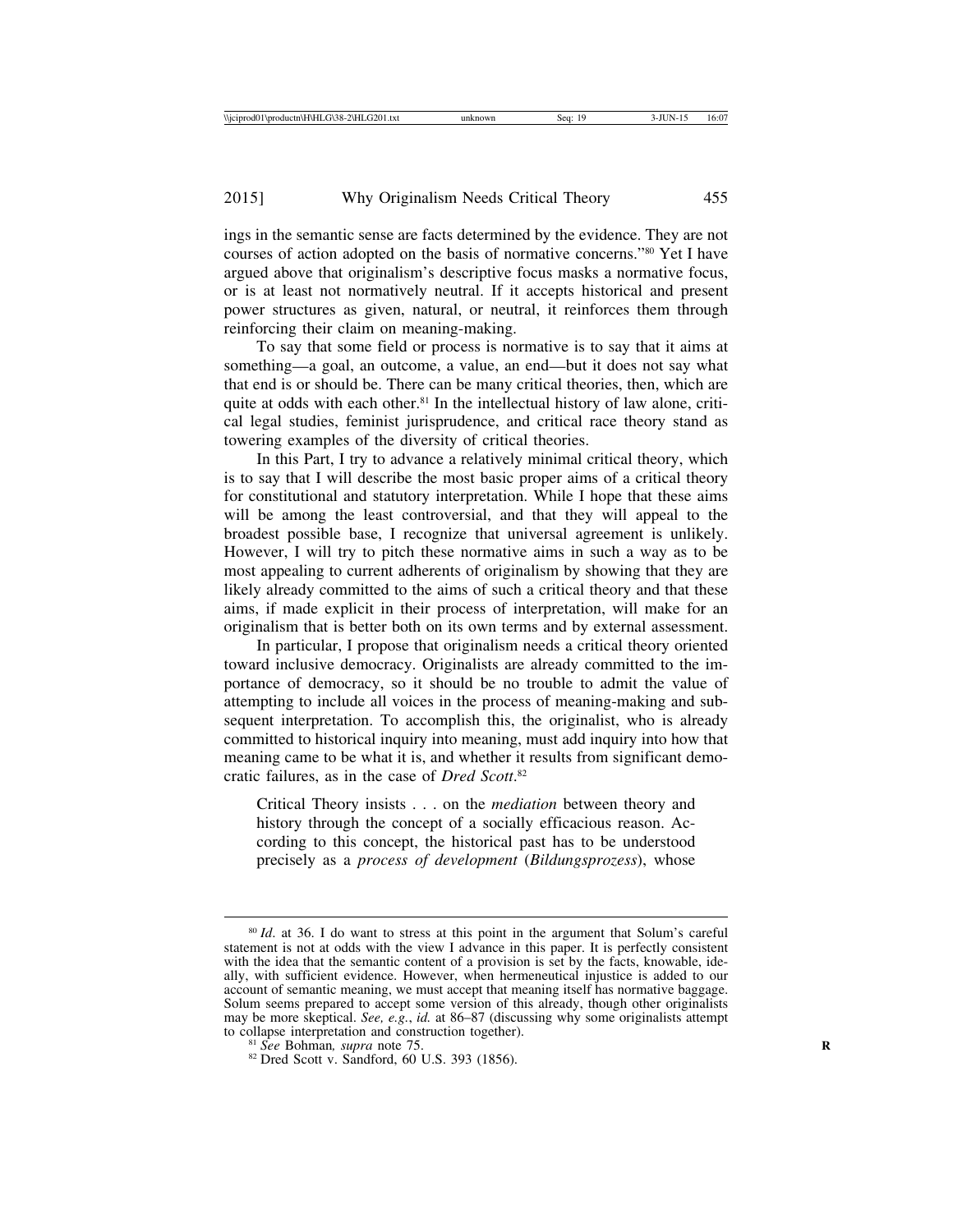pathological distortion . . . can be overcome only by initiating a process of enlightenment among those affected.83

A judge employing a critical originalist method in the *Dred Scott* case might thus review the history of the meaning of "citizen" and "people" in the time of the framing and conclude that the terms were meant to exclude slaves, but that these versions of the concepts were produced undemocratically in virtue of the exclusion of slaves from the creation of meaning.

An example may help to make the method, its application, and its promise more clear. Others have recently argued that the Thirteenth Amendment holds promise for progressive movements in the search to vindicate rights.84 These revisitations of the Thirteenth Amendment may provide fertile ground for imagining how a critical originalist would approach a question about the meaning of "slavery [or] involuntary servitude."85 Section 2 of the Amendment gives Congress the power to enforce this ban on slavery and involuntary servitude through legislation. The Thirteenth Amendment was, clearly enough, aimed generally at abolishing slavery in the post-Civil War period, though it was also "seen by many Republicans as securing liberty to all citizens of the United States and allowing Congress to remove badges and incidents of slavery."86 The amendment served as the constitutional foundation for the Civil Rights Act of 1866<sup>87</sup> and to invalidate an apprenticeship contract made for a Black minor daughter by her mother.<sup>88</sup>

As Professor Tsesis notes, the Thirteenth Amendment has an advantage over the Fourteenth Amendment with respect to reducing social injustice in that it does not have a state action requirement.89 The language of the Thir-

<sup>&</sup>lt;sup>83</sup> Axel Honneth, *Critical Theory*, *in* The ROUTLEDGE COMPANION TO TWENTIETH CENTURY PHILOSOPHY 784, 784 (2010).

<sup>&</sup>lt;sup>84</sup> See generally, e.g., Jeffrey S. Kerr et al., *A Slave by any Other Name is Still a Slave: The Tilikum Case and Application of the Thirteenth Amendment to Nonhuman Animals*, 19 ANIMAL L. 221 (2013) (arguing that the Thirteenth Amendment should be read to apply to animals living under conditions of coercion and subjugation); Alexander Tsesis, *Gender Discrimination and the Thirteenth Amendment*, 112 COLUM. L. REV. 1641 (2012) (arguing that the purview of the Thirteenth Amendment should be expanded to

<sup>&</sup>lt;sup>85</sup> U.S. CONST. amend. XIII, § 1; *see generally* Marcellene E. Hearn, *A Thirteenth Amendment Defense of the Violence Against Women Act*, 146 U. PA. L. REV. 1097 (1998) (arguing that the Thirteenth Amendment provides authority for controversial provisions of the Violence Against Women Act); Andrew Koppelman, *Forced Labor: A Thirteenth Amendment Defense of Abortion*, 84 NW. U. L. REV. 480 (1990) (arguing that the Thirteenth Amendment provides a convincing basis for the abortion right); Joyce E. McConnell, *Beyond Metaphor: Battered Women, Involuntary Servitude and the Thirteenth Amendment*, 4 YALE J.L. & FEMINISM 207 (1992) (analyzing the relevance of the Thirteenth Amendment's "involuntary servitude" language to situations of domestic battery).

<sup>&</sup>lt;sup>86</sup> Michael K. Curtis, *Resurrecting the Privileges or Immunities Clause and Revising the Slaughter-House Cases Without Exhuming* Lochner*: Individual Rights and the Four-*

<sup>&</sup>lt;sup>87</sup> Tsesis, *supra* note 84, at 1652.<br><sup>88</sup> *In re* Turner, 24 F. Cas. 337, 339–40 (1867).<br><sup>89</sup> Tsesis, *supra* note 84, at 1643–44. It also has the virtue, unlike the Fourteenth Amendment, of being phrased in gender-neutral terms. *See id*. at 1643.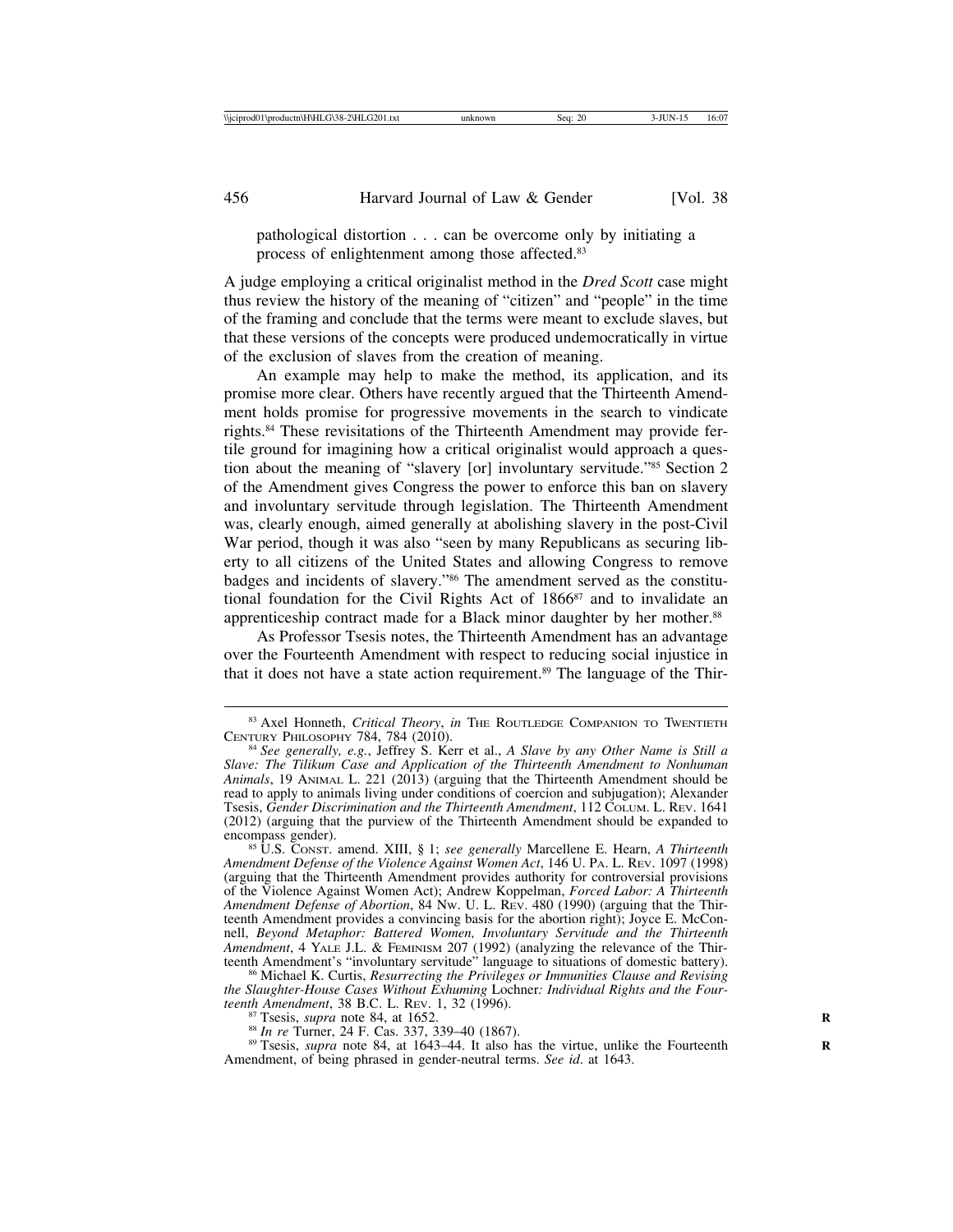teenth Amendment was enacted, in part, to secure a compromise that would exclude women's rights from the ambit of the amendment:

In part, the Senate's decision not to adopt Sumner's equality language into the Thirteenth Amendment was based on the chauvinism of congressmen like Senator Jacob Howard, . . . [who] flatly cautioned that including *equality* would mean that "before the law a woman would be equal to a man, a woman would be as free as a man. A wife would be equal to her husband and as free as her husband before the law."90

The Thirteenth Amendment provides a good case study for our purposes in that its text in the present seems open to reasonable semantic interpretations that extend beyond remedying race-based injustices.91 The legislative history, as excerpted above, seems to indicate that the language was understood by those voting to exclude women from it, $92$  and an investigation into the public meaning of the terms is likely at best ambiguous.93 An originalist might be able to make out the case that the original public understanding of the Amendment or its operative terms allows for its extension to gender injustice, but I suspect that it would be difficult. It is certainly the case that some activists at the time conceived of the status of women as servitude: "Feminists likened woman's degraded sociopolitical condition to the subordinated status of slaves . . . . Neither of them could vote, sue or be sued, own property, enter into contracts, or choose an employer."<sup>94</sup>

A critical originalist, however, has no such difficulty in explaining how the Thirteenth Amendment could be put to the purpose of remedying gender injustices. If it is not the case that the original public meaning of the words in the Thirteenth Amendment contemplated the status of women, then we must ask why this is so. It seems likely that the understanding of the Amendment was informed by the long history of subordination based on gender and the centrality of gendered oppression in the general scheme of life. That is,

<sup>&</sup>lt;sup>91</sup> *Id.* at 1649.<br><sup>91</sup> *See supra* note 85.<br><sup>92</sup> Tsesis, *supra* note 84, at 1645–49.<br><sup>93</sup> Tsesis discusses the reception of the amendment by the public at the time, and it understandably has race as its focus:

People around the country understood that by ratifying the Thirteenth Amendment they were empowering Congress to pass laws against and void all the incidental violations of civil rights that had been intrinsic to slaves' lack of freedom. The framers' initial purpose in ratifying the Thirteenth Amendment had been to abolish slavery, but congressional speeches and newspaper articles from the day indicate that they expected this to only be a first step. The Fourteenth Amendment was likewise initially passed to address racially motivated injustices. It was only in the twentieth century that its statements about equal protection and due process became the sources of civil rights protections and substantive freedoms.

*Id.* at 1651–52 (footnote omitted).<br><sup>94</sup> *Id.* at 1662.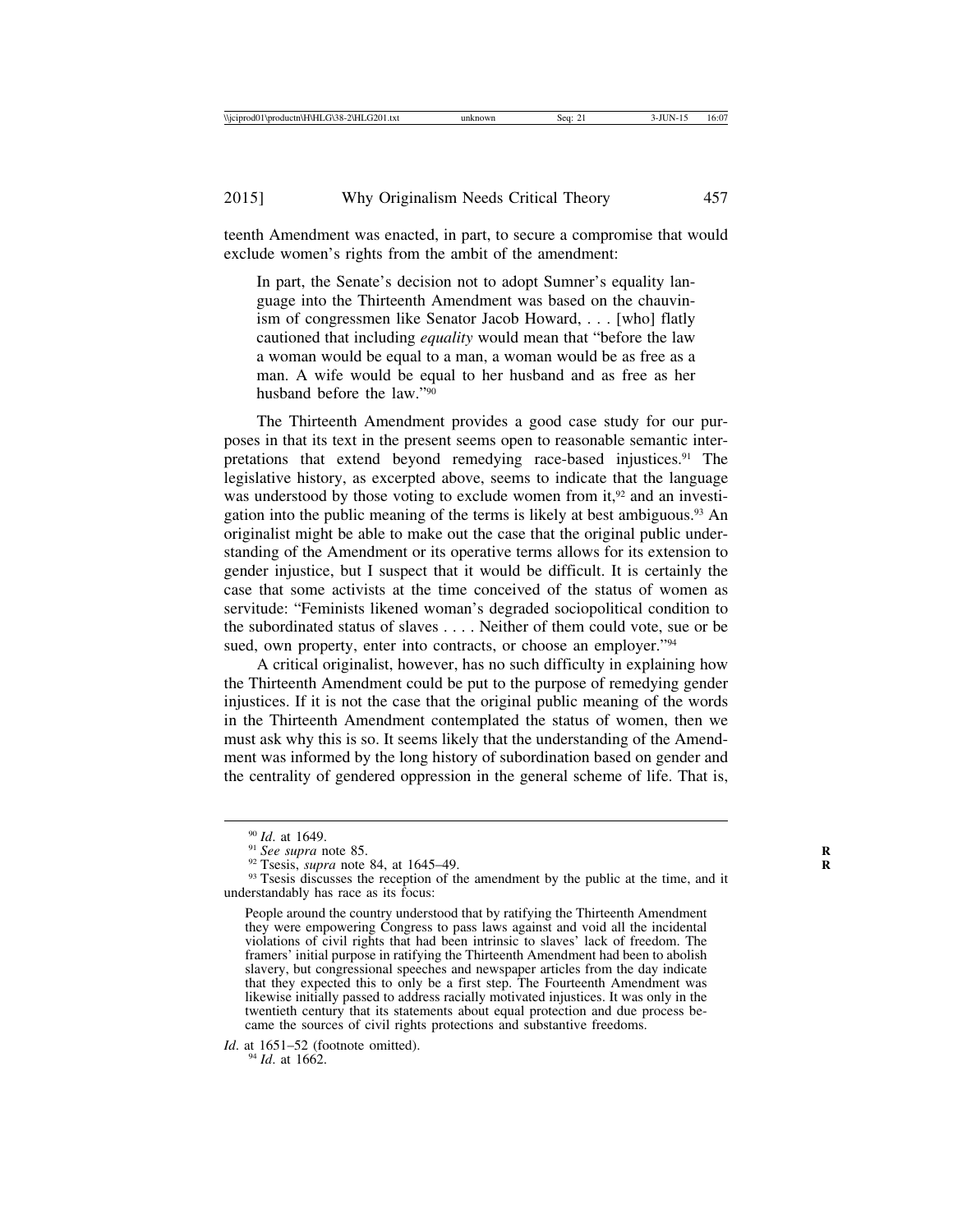the history of excluding women from public life, denying them material benefits, and the general effect of sexist oppression contributed to the hermeneutical gap that interpretations of the Thirteenth Amendment suggest: namely, that there are aspects of women's oppression that are properly understood as involuntary servitude.

The practical effect of this interpretative move could be far-reaching.<sup>95</sup> For example, Tsesis suggests that Congress could provide a strong "federal civil remedy for the victims of gender-motivated violence" under the amendment to replace a similar provision of the Violence Against Women Act,96 which was struck down in *United States v. Morrison*. 97 "The statute would create a uniform, national standard to prevent any forced sex or gender-motivated violence that is closely related to one of the incidents of slavery that women suffered."98 The critical originalist judge may move beyond the apparent meaning of a text to ask why it means what it means and, if the answer is that the meaning came about as a result of seriously undemocratic processes, she may interpret the provision to bring it in line with the goal of inclusive democracy.

While the prospect of engaging in this sort of critical originalist inquiry might seem daunting or a backdoor way for judges to impose their views on others, it is no more so either of these than an uncritical originalism. It is no more daunting because the originalist must already embark on a difficult foray into history and linguistics to make difficult decisions. The critical originalist position simply holds that they must do this with a critical eye and an aim toward truly inclusive democracy. It is no more a way to introduce particular ideology into decisions because history itself is not neutral.

Where inequalities are pervasive, the less powerful may not express their wishes even though existing values, practices, and norms inhibit their ability to live the life they desire. Where there are people who live according to values, practices, and norms they are unable to affect, social decision making is not informed, collective, and uncoerced. Where social decision making is not informed, collective, and uncoerced, social criticism plays important roles in promoting social decision making that is. In contexts of coercion and disagreement, social criticism is in part responsible for enabling those who live in the crocodile-infested water to participate in social decision making and to influence social change.<sup>99</sup>

Uncritical originalism accepts as given a language that is "not informed, collective, and uncoerced." The semantic context of our Constitu-

<sup>&</sup>lt;sup>95</sup> See supra note 84.<br>
<sup>96</sup> Tsesis, *supra* note 84, at 1692.<br>
<sup>97</sup> 529 U.S. 598, 627 (2000).<br>
<sup>98</sup> Tsesis, *supra* note 84, at 1692.<br>
<sup>99</sup> Brooke Ackerly, Political Theory and Feminist Social Criticism 28 (2000).